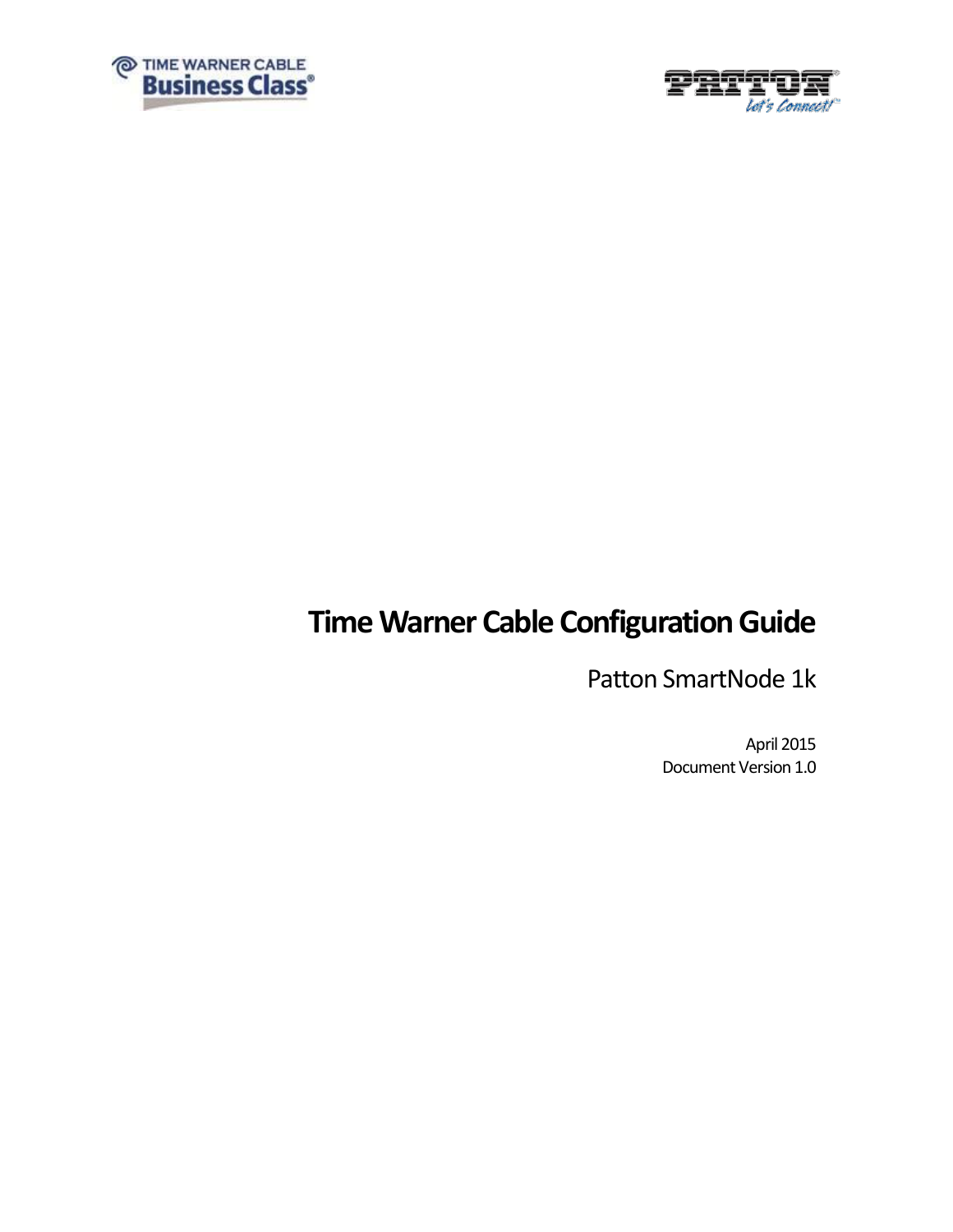



### **1. Overview:**

This guide describes the configuration procedures required for the Patton SmartNode 1k for interoperability with Time Warner Cable. The SmartNode 1k is a CPE based VoIP Gateway that has been validated with Time Warner Cable.

This guide describes the specific configuration items that are important for use with Time Warner Cable. For more details, see the **SmartWare Software Config Guide** supplied by Patton.

### **2. Interoperability Status:**

Interoperability testing validates that the device interfaces properly with Time Warner Cable via the Session Initiation Protocol (SIP) interface.

| <b>Verified Versions</b> |                                         |                                                           |
|--------------------------|-----------------------------------------|-----------------------------------------------------------|
| Date (mm/yyyy)           | SmartNode 1k<br><b>Verified Version</b> | SmartNode 1k<br><b>Compatible Versions</b>                |
| 04/2015                  | R <sub>6</sub> x                        | Any maintenance<br>revisions of the<br>validated release. |

### **3. SmartNode 1k Configuration:**

This section describes the configuration settings required for the SmartNode 1k integration with Time Warner Cable. The SmartNode 1k configuration settings identified in this section have been derived and verified through interoperability testing with Time Warner Cable. For configuration details not covered in this section, see the [SmartWare Software Config Guide](http://www.patton.com/manuals/SmartWare_SCG_r67.pdf) for SmartNode 1k.

### **3.1. SmartNode System Overview:**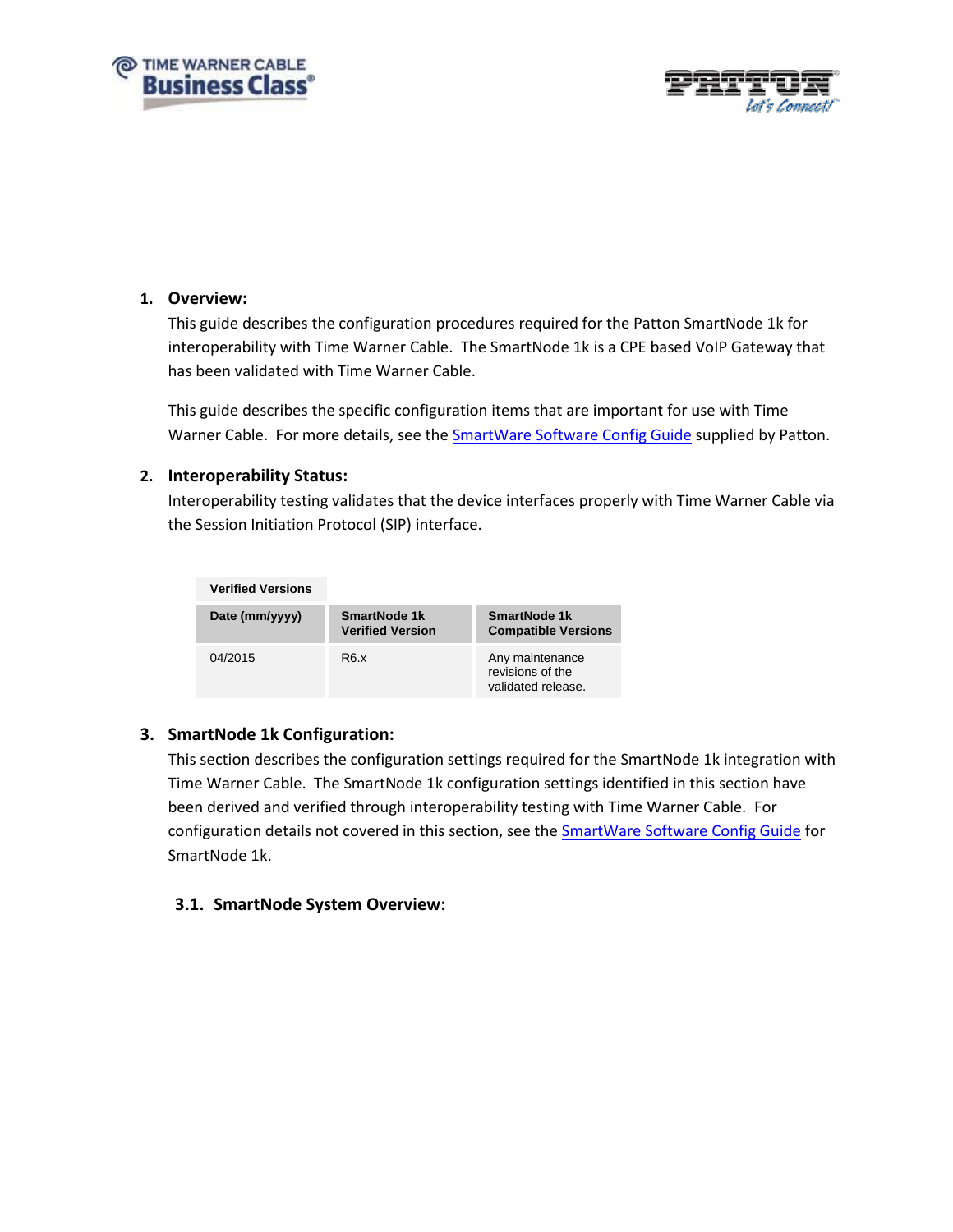



| Remote<br><b>TFTP - Server</b>                                                         | <b>Local SmartNode System</b>                                                                                                                                                       |
|----------------------------------------------------------------------------------------|-------------------------------------------------------------------------------------------------------------------------------------------------------------------------------------|
| TFTP:                                                                                  | <b>Persistent:</b><br>Volatile:                                                                                                                                                     |
| <b>Configuration File</b><br><b>Batch files for</b><br><b>System Image</b><br>download | System:<br>Nvram:<br>• Running configuration<br>• Factory Configuration<br>· Startup Configuration<br>· User specific<br>Configuration<br>Flash:<br>·System software<br>·Prefs file |

- *- Files (Files can be loaded via HTTP, TFTP)*
- *- Image files*
- *- System files*
- *- Batch files*
- *- Configuration Files*
- *- File handling*
- *- copy: <the main file handling command on the SmartNode>*
- *- erase: <the command to delete files on the SmartNode>*

#### *Configuration Files:*

Contain commands that are used to define the functionality of Trinity. During system startup, the command parser reads the factory or startup configuration file command-bycommand, organizes the arguments, and dispatches each command to the command shell for execution. If you use the CLI to enter a command during operation, you alter the running configuration accordingly. In other words, you are modifying a live, in-service system configuration.

Configuration files may be copied into the local memory in order to switch between different configurations. Remember the different local memory regions in Trinity as shown in the figure below.

#### *System Image Files:*

*System image handling management is a complex and feature rich system allowing a user to perform various upgrades on the devices. It allows a user to perform full upgrades and partial upgrades. It allows you to upgrade system configurations seamlessly.*

### **3.2. SmartNode Configuration Overview:**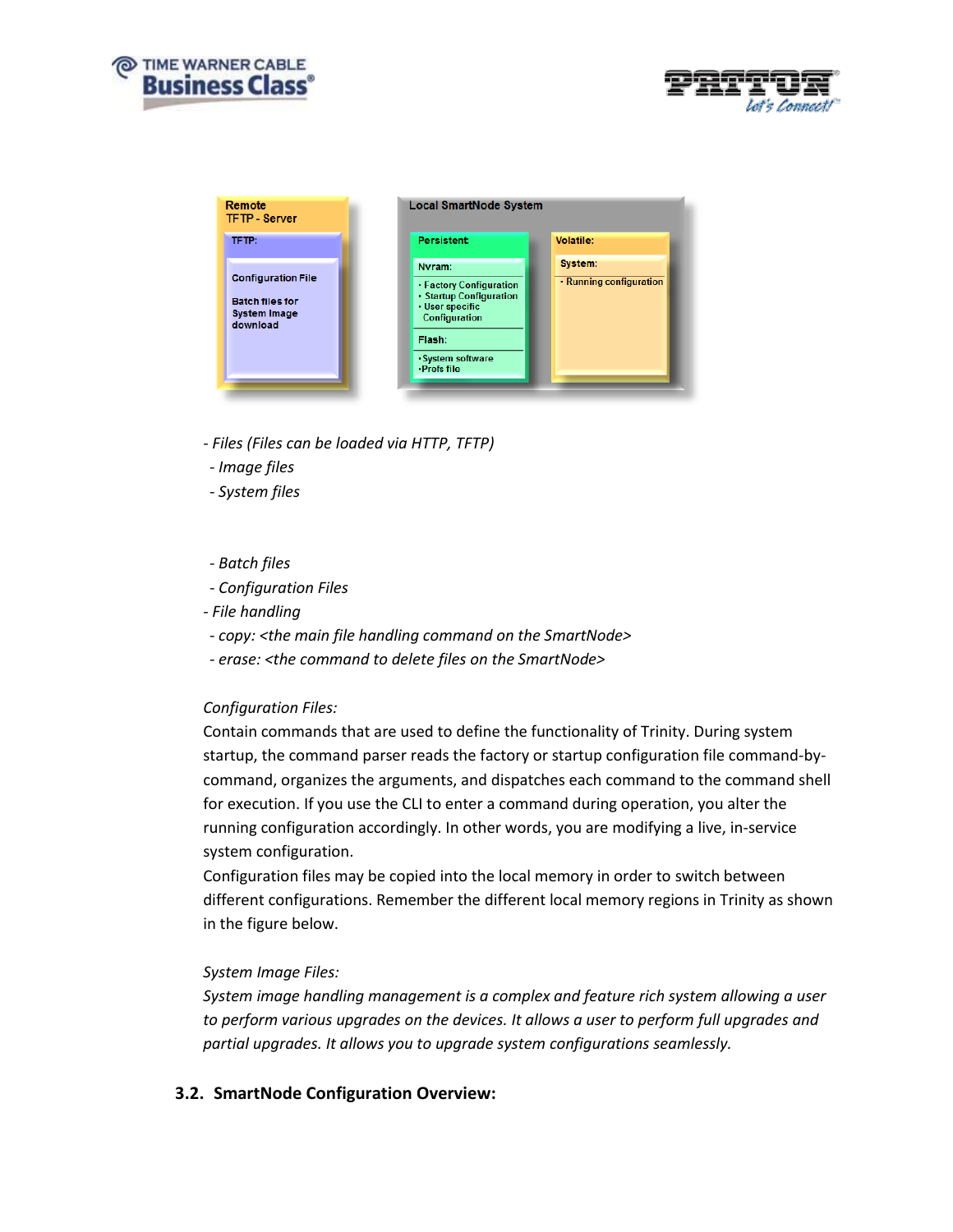



```
KEY:
```
System Level Configuration Call Level Configuration Registration/Subscription Configuration

```
#-----------------------------------------------------------------#
\# \qquad# Patton Electronics Company #
# SmartNode 1k #
# Release: SmartWare R6.x #
# Generated configuration file #
# #
#-----------------------------------------------------------------#
```
cli version 3.20 administrator administrator password admin operator test password test

**administrator** - Administrators can run the enable command and access additional information within the SmartWare configuration modes. Therefore administrators can modify the system configuration, as well as view all relevant system information. **operator** - Operators do not have the privileges to run the enable command and therefore cannot modify the system configuration. Operators can view partial system information.

dns-client server 8.8.8.8 DNS Server Settings

webserver port 80 language en sntp-client sntp-client server primary 0.patton.pool.ntp.org port 123 version 4 SNTP Time Server Settings

#### **system**

 ic voice 0 low-bitrate-codec g729

profile napt NAPT

profile ppp default

profile call-progress-tone US\_Dialtone play 1 1000 350 -13 440 -13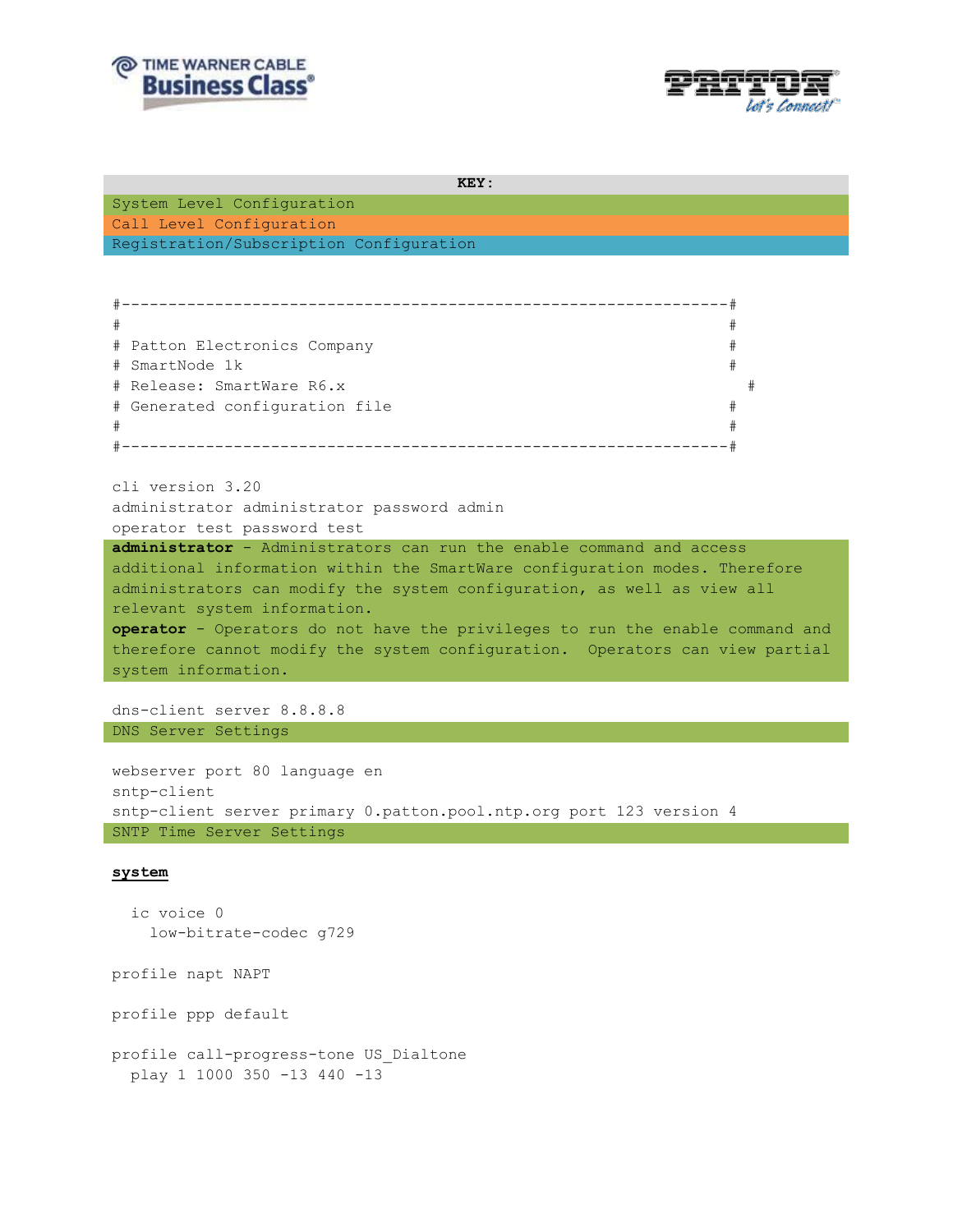



```
profile call-progress-tone US_Alertingtone
   play 1 1000 440 -19 480 -19
   pause 2 3000
profile call-progress-tone US_Busytone
   play 1 500 480 -24 620 -24
   pause 2 500
profile call-progress-tone US_Releasetone
   play 1 250 480 -24 620 -24
   pause 2 250
profile tone-set default
profile tone-set US
   map call-progress-tone dial-tone US_Dialtone
   map call-progress-tone ringback-tone US_Alertingtone
   map call-progress-tone busy-tone US_Busytone
  map call-progress-tone release-tone US_Releasetone
  map call-progress-tone congestion-tone US_Busytone
Tone-set Profile for delivering and detecting PSTN tones.
profile voip default
   codec 1 g711ulaw64k rx-length 20 tx-length 20
   codec 2 g711alaw64k rx-length 20 tx-length 20
   dtmf-relay rtp
   fax transmission 1 relay t38-udp
   fax transmission 2 bypass g711ulaw64k rx-length 10 tx-length 10
The VoIP Profile builds the SDP parameters within the SIP messages
profile pstn default
profile ringing-cadence default
  play 1 1000
  pause 2 4000
profile sip default
   no autonomous-transitioning
profile dhcp-server DHCP
   network 192.168.1.0 255.255.255.0
   include 1 192.168.1.10 192.168.1.99
   lease 2 hours
   default-router 1 192.168.1.1
   domain-name-server 1 192.168.1.1
DHCP Server Settings
```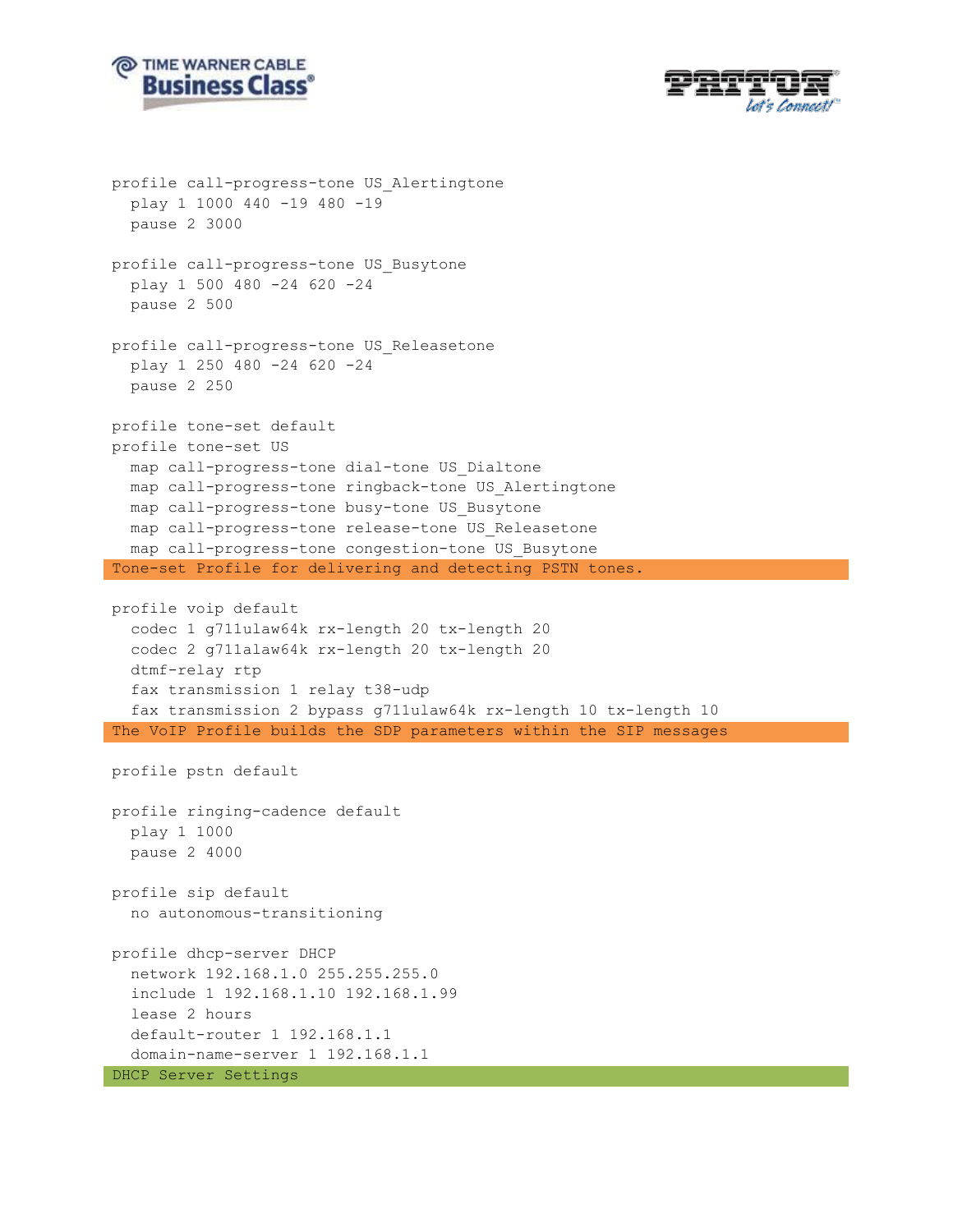



profile aaa default method 1 local method 2 none

#### **context ip router**

 interface eth0 ipaddress dhcp use profile napt NAPT tcp adjust-mss rx mtu tcp adjust-mss tx mtu WAN IP Address Settings (Public facing side)

 interface eth1 ipaddress 192.168.1.1 255.255.255.0 tcp adjust-mss rx mtu tcp adjust-mss tx mtu LAN IP Address Settings (Private facing side)

context ip router dhcp-server use profile DHCP route 0.0.0.0 0.0.0.0 192.168.1.2 0 WAN Default Gateway Address

#### **context cs switch**

 routing-table called-e164 RT\_FROM\_FXS route .T dest-interface IF\_SIP\_TWC

 routing-table called-e164 RT\_FROM\_SIP route 9802651177 dest-interface IF\_FXS\_00 route 9802651178 dest-interface IF\_FXS\_01 route 123456789 dest-interface IF\_FXS\_00 route 987654321 dest-interface IF\_FXS\_01 route 19802651181 dest-service SVC\_SIP\_LOC This is where the call routing is performed.

 interface sip IF\_SIP\_TWC bind context sip-gateway GW\_SIP\_TWC route call dest-table RT\_FROM\_SIP remote 107.14.112.5 trust remote This is where you set the parameters that are used to generate SIP INVITE's on the WAN side. The "remote" parameter builds the host part of the To-Header-URI and the Request-URI.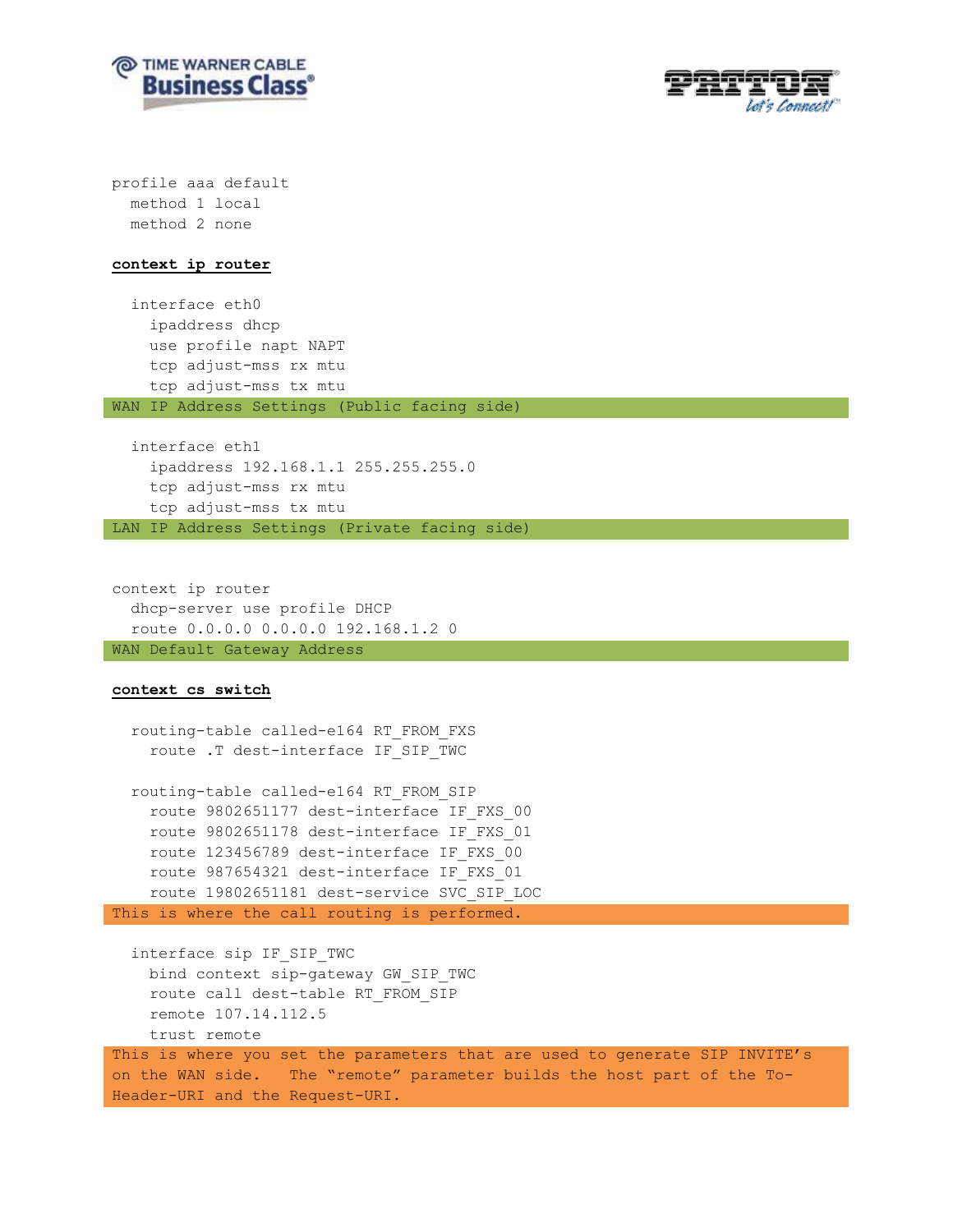



```
 interface sip IF_SIP_LAN
     bind context sip-gateway GW_SIP_LAN
     route call dest-interface IF_SIP_TWC
   service sip-location-service SVC_SIP_LOC
     bind location-service LOC_SVC_LAN
This service is the main consumer of the address bindings (mapping of the 
users identity to a contact address) deposited in the location service data 
base.
   interface fxs IF_FXS_00
     route call dest-table RT_FROM_FXS
     subscriber-number 123456789
     use profile tone-set US
   interface fxs IF_FXS_01
     route call dest-table RT_FROM_FXS
     subscriber-number 987654321
    use profile tone-set US
This configures the telephony interfaces such as FXO/FXS/ISDN
context cs switch
  no shutdown
authentication-service AUTH_SVC_TWC
   realm 1 Time Warner Cable
  username 123456 password xxxxxx 
   This is a Database for Username/Passwords on the WAN side (encrypted on 
view) towards TWC.
authentication-service AUTH_SVC_LAN
  username 123456 password xxxxxx 
This is a Database for Username/Passwords on the LAN side (encrypted on view) 
towards the local LAN.
location-service LOC_SVC_TWC
  domain 1 107.14.112.5
  match-any-domain
   identity-group default
     authentication outbound
       authenticate 1 authentication-service AUTH username 123456
     registration outbound
```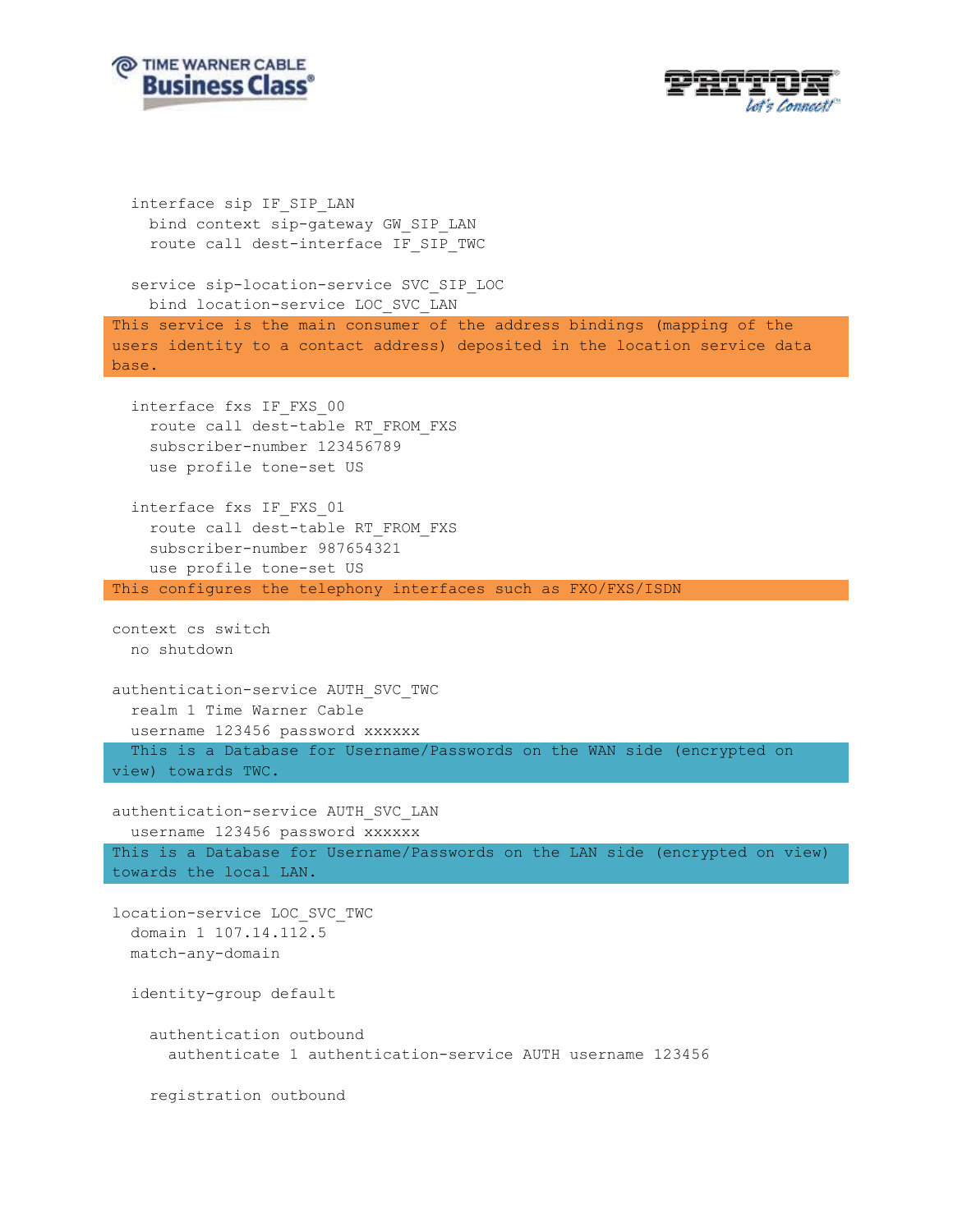



register auto

Identity-group default is where you can set settings that apply globally to all usernames for the WAN side towards TWC.

 identity 123456 inherits default This is a Database for Registration info for the WAN side towards TWC.

location-service LOC\_SVC\_LAN domain 1 192.168.1.1 match-any-domain

identity 123456

 authentication inbound authenticate 2 authentication-service AUTH username 123456

 registration inbound This is for the user specific settings the LAN side towards the local LAN.

context sip-gateway GW\_SIP\_TWC

 interface IF\_GW\_SIP\_TWC bind interface eth0 context router port 5060

context sip-gateway GW\_SIP\_TWC bind location-service LOC\_SVC\_TWC no shutdown This is where the forwarding and reception of SIP packets is done.

context sip-gateway GW\_SIP\_LAN

 interface IF\_GW\_LAN bind interface eth1 context router port 5060

context sip-gateway GW\_SIP\_LAN bind location-service LOC\_SVC\_LAN no shutdown

port ethernet 0 0 medium auto encapsulation ip bind interface eth0 router no shutdown This is where the physical setup of Ethernet Port is done.

port ethernet 0 1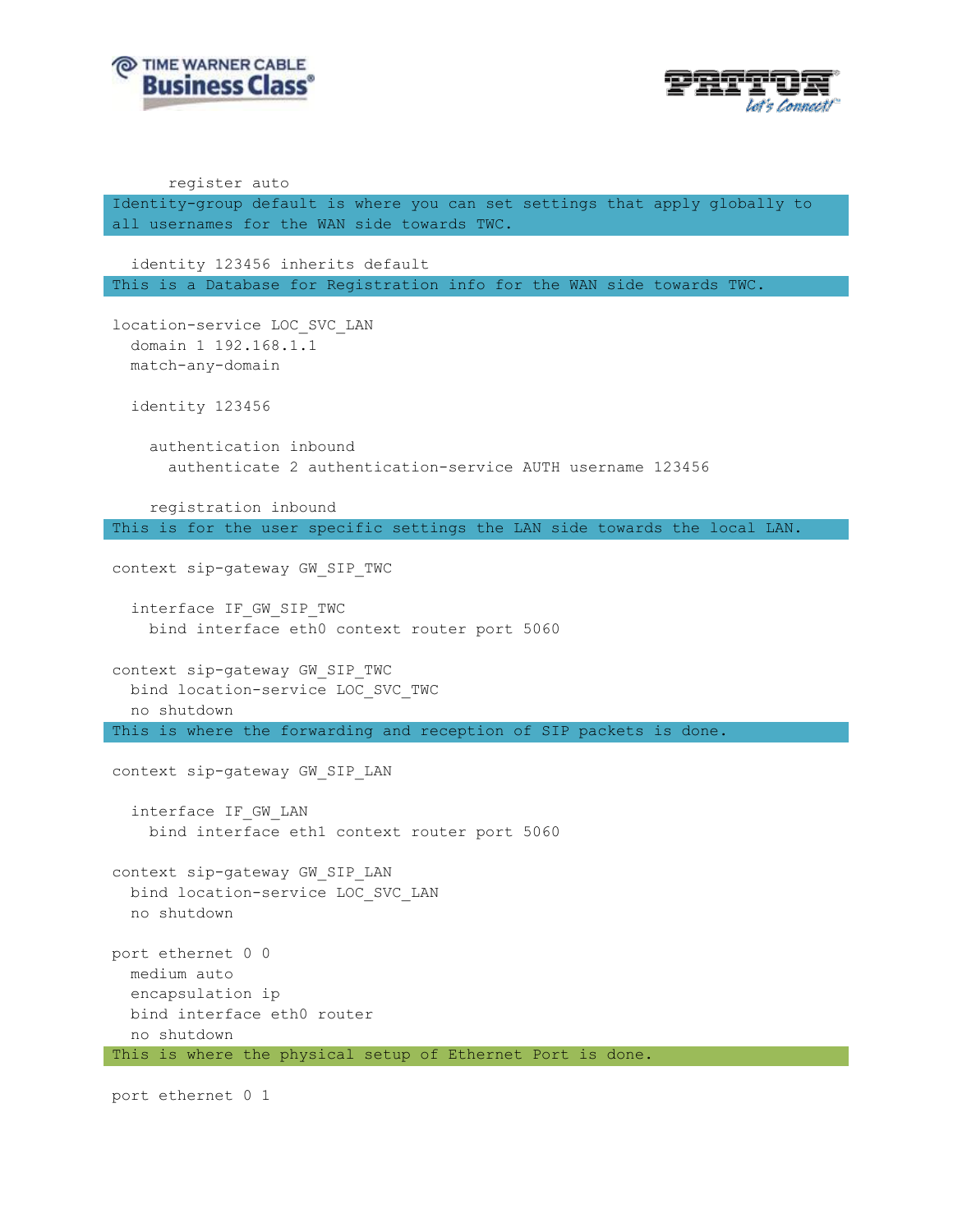



```
 medium auto
   encapsulation ip
  bind interface eth1 router
   no shutdown
port fxs 0 0
  use profile fxs us
  encapsulation cc-fxs
 bind interface IF FXS 00 switch
  no shutdown
port fxs 0 1
   use profile fxs us
   encapsulation cc-fxs
 bind interface IF FXS 01 switch
  no shutdown
This configures the telephony ports such as FXO/FXS/ISDN
```
### **4. CLI System Configuration:**

This section describes system configuration items required for the SmartNode 1k.

### **4.1. Configure Network Interfaces:**

This section describes how to configure the SmartNode 1k network interfaces.

| <b>Step</b> | Command                                                                                                                         | <b>Description</b>                                        |
|-------------|---------------------------------------------------------------------------------------------------------------------------------|-----------------------------------------------------------|
| Step 1      | $context$ ip $\langle$ Cr>                                                                                                      | Enters the Context IP section of config                   |
| Step 2      | interface <interface name=""><br/>ex. interface eth0</interface>                                                                | Enters the IP interface                                   |
| Step 3      | ipaddress <smartnode 1k="" ip<br="">address&gt; <netmask><br/>ex. ipaddress 192.168.1.1<br/>255.255.255.0</netmask></smartnode> | Enter IP Address of the SmartNode 1k<br>(LAN or WAN side) |

### **4.2. SIP Interface Configuration:**

This section identifies the SmartNode 1k configuration to enable SIP communications.

| <b>Step</b> | Command                                                                                                 | <b>Description</b>                     |
|-------------|---------------------------------------------------------------------------------------------------------|----------------------------------------|
| Step 1      | $context \ cs \ < cr>$                                                                                  | Enters the Context CS section          |
| Step 2      | Interface sip <twc interface="" name="" sip=""><br/>ex. interface sip IF SIP TWC</twc>                  | Enters the SIP interface for TWC       |
| Step 3      | remote <time cable="" server<="" td="" warner=""><td>Builds the host part of the To-Header-</td></time> | Builds the host part of the To-Header- |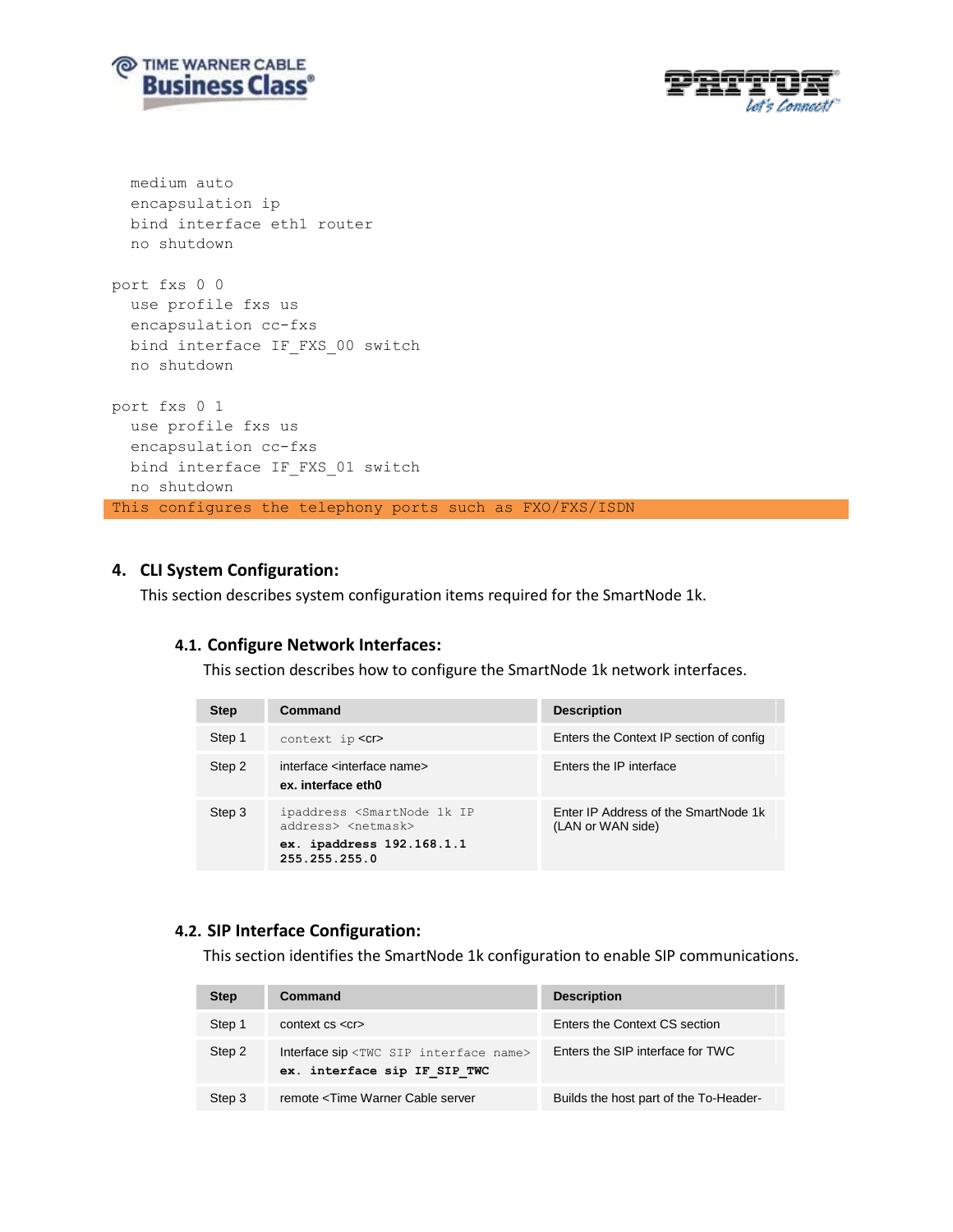



| <b>Step</b> | Command                      | <b>Description</b>       |
|-------------|------------------------------|--------------------------|
|             | FQDN>ex. remote 107.14.112.5 | URI and the Request-URI. |

# **4.3. Authentication and Registration:**

This section describes how to configure the SmartNode 1k registration and authentication settings with Time Warner.

| <b>Step</b> | Command                                                                                                                                                                                                     | <b>Description</b>                                                                              |
|-------------|-------------------------------------------------------------------------------------------------------------------------------------------------------------------------------------------------------------|-------------------------------------------------------------------------------------------------|
| Step 1      | authentication-service <wan auth<br="">svc name&gt;<br/>ex. authentication-service<br/><b>AUTH SVC TWC</b></wan>                                                                                            | Enters into the Authentication Service to<br>set username and passwords                         |
| Step 2      | realm <realm address=""><br/>ex. realm Time Warner Cable</realm>                                                                                                                                            | Enters a Realm for authentication. If left<br>blank, the credentials are used for any<br>realm. |
| Step 3      | username <time cable="" username="" warner=""><br/>password <time cable="" password="" warner=""><br/>ex. username 123456 password xxxxxx</time></time>                                                     | Creates username and password used<br>for Authentication and Registration.                      |
| Step 4      | location-service <location svc<br="">name<sub>2</sub><br/>ex. location-service LOC SVC TWC</location>                                                                                                       | Enters into the Location Service to<br>setup users.                                             |
| Step 5      | domain <domain address="" fqdn="" ip="" or=""><br/>ex. domain 1 107.14.112.5</domain>                                                                                                                       | Specifies the domains that this location<br>service is responsible for.                         |
| Step 6      | identity <time cable<br="" warner="">username<br/>ex. identity 123456</time>                                                                                                                                | An identity represents one of multiple<br>possible addresses over which a user is<br>reachable  |
| Step 7      | authentication outbound <cr></cr>                                                                                                                                                                           | Enters the outbound Authentication<br>section                                                   |
| Step 8      | authenticate authentication-service <auth<br>syc name&gt; username <time cable<br="" warner="">username&gt;<br/>ex. authenticate 1 authentication-service<br/>AUTH SVC TWC username 123456</time></auth<br> | Specifies which credentials to use for<br>Authentication                                        |
| Step 9      | registration outbound <cr></cr>                                                                                                                                                                             | Enters the outbound Registration<br>section                                                     |
| Step 10     | register auto <cr></cr>                                                                                                                                                                                     | Enables registration request to be sent                                                         |

# **4.4. SBC Configuration:**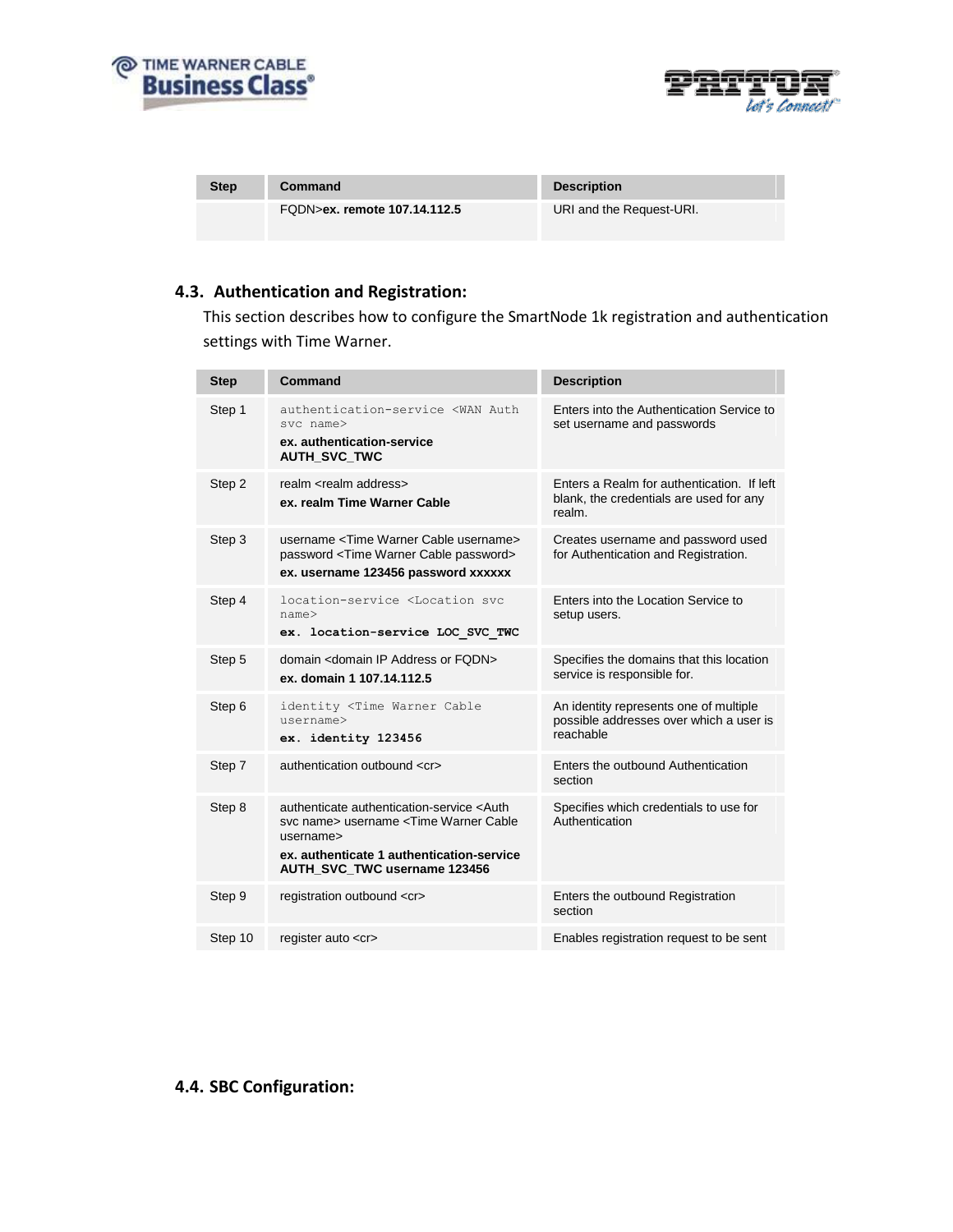



This section describes how to configure the SmartNode 1k to act as a SBC between the WAN and LAN.

# **4.4.1. Configure Local LAN SIP Peers (IPPBX, SIP Phones etc…):**

| <b>Step</b> | Command                                                                                | <b>Description</b>                                                 |
|-------------|----------------------------------------------------------------------------------------|--------------------------------------------------------------------|
| Step 1      | $context \ cs \ < cr>$                                                                 | Enters the Context CS section                                      |
| Step 2      | Interface sip <twc interface="" name="" sip=""><br/>ex. interface sip IF SIP LAN</twc> | Foters the SIP interface for Local LAN                             |
| Step 3      | remote <ippbx address="" ip=""><br/>ex. remote 10.10.10.1</ippbx>                      | Builds the host part of the To-Header-<br>URI and the Request-URI. |

### **4.4.2. Authentication and Registration:**

| <b>Step</b> | Command                                                                                                                                                                                 | <b>Description</b>                                                                              |
|-------------|-----------------------------------------------------------------------------------------------------------------------------------------------------------------------------------------|-------------------------------------------------------------------------------------------------|
| Step 1      | authentication-service <lan auth<br="">svc name&gt;<br/>ex. authentication-service<br/>AUTH SVC LAN</lan>                                                                               | Enters into the Authentication Service to<br>set username and passwords                         |
| Step 2      | realm <realm address=""> (if applicable)</realm>                                                                                                                                        | Enters a Realm for authentication. If left<br>blank, the credentials are used for any<br>realm. |
| Step 3      | username <local username=""> password<br/><local password=""><br/>ex. username 123456 password xxxxxx</local></local>                                                                   | Creates username and password used<br>for Authentication and Registration.                      |
| Step 4      | location-service <location syc<br="">name<sub>2</sub><br/>ex. location-service LOC SVC LAN</location>                                                                                   | Enters into the Location Service to<br>setup users.                                             |
| Step 5      | domain <domain address="" fodn="" ip="" or=""><br/>ex. domain 1 10.10.10.1</domain>                                                                                                     | Specifies the domains that this location<br>service is responsible for.                         |
| Step 6      | identity <local bwdn=""><br/>ex. identity 123456</local>                                                                                                                                | An identity represents one of multiple<br>possible addresses over which a user is<br>reachable  |
| Step 7      | authentication inbound <cr></cr>                                                                                                                                                        | Enters the inbound Authentication<br>section                                                    |
| Step 8      | authenticate authentication-service <auth<br>syc name&gt; username <local username=""><br/>ex. authenticate 1 authentication-service<br/>AUTH SVC LAN username 123456</local></auth<br> | Specifies which credentials to use for<br>Authentication                                        |
| Step 9      | registration inbound <cr></cr>                                                                                                                                                          | Enters the inbound Registration section                                                         |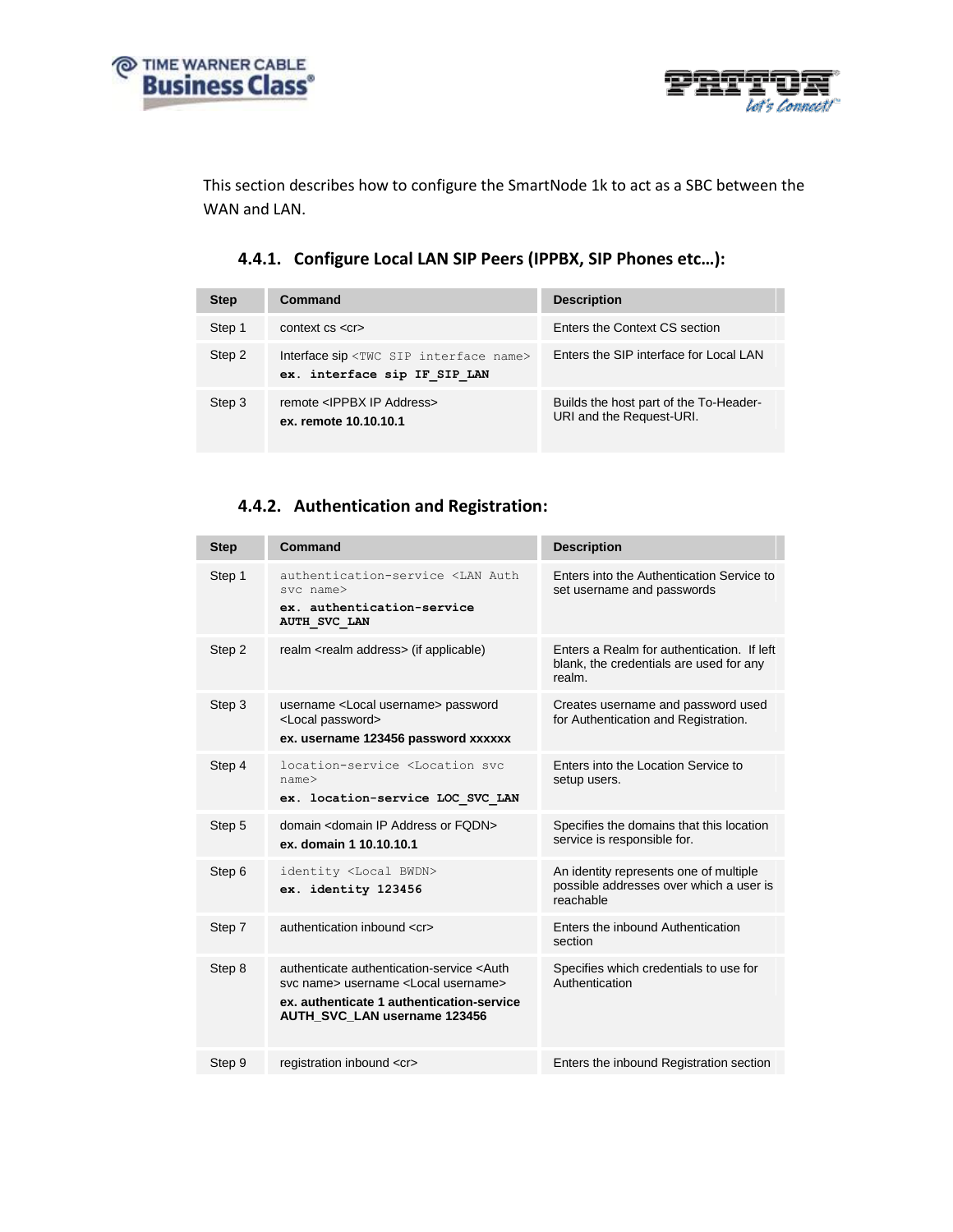



### **4.5. Telephony Configuration:**

This section describes how to configure the SmartNode 1k's telephony interfaces to connect to a PBX/PSTN/Analog Phone etc…

### **4.5.1. FXO Interface and Port:**

| <b>Step</b> | Command                                                                                                | <b>Description</b>                                                       |
|-------------|--------------------------------------------------------------------------------------------------------|--------------------------------------------------------------------------|
| Step 1      | $context \ cs \ < cr>$                                                                                 | Enters the Context CS section                                            |
| Step 2      | interface fxo <fxo interface="" name=""><br/>ex. interface fxo IF FXO 00</fxo>                         | Enters the FXO interface                                                 |
| Step 3      | route call dest-interface <twc interface="" sip=""><br/>ex. route call dest-interface IF_SIP_TWC</twc> | Specifies the route for incoming traffic<br>from the FXO port/interface. |
| Step 4      | mute-dialing $\lt c$ r>                                                                                | Mutes the receive path during dialtone<br>detection and dialing.         |
| Step 5      | port fxo <fxo number="" port=""><br/>ex. port fxo 00</fxo>                                             | Enters into the physical FXO port<br>configuration section               |
| Step 6      | use profile fxo <local country="" profile=""><br/>ex. use profile fxo us</local>                       | Selects the local FXO profile used for<br>your country                   |
| Step 7      | encapsulation cc-fxo <cr></cr>                                                                         | Add the encapsulation for FXO                                            |
| Step 8      | bind interface <fxo interface="" name=""><br/>ex. bind interface IF FXO 00</fxo>                       | Binds a FXO interface to be use for that<br>FXO port                     |
| Step 9      | no shutdown $\lt c$ r $>$                                                                              | Enables the port                                                         |

# **4.5.2. FXS Interface and Port:**

| <b>Step</b> | Command                                                                                              | <b>Description</b>                                                                                                                               |
|-------------|------------------------------------------------------------------------------------------------------|--------------------------------------------------------------------------------------------------------------------------------------------------|
| Step 1      | $context \ cs \ < cr>$                                                                               | Enters the Context CS section                                                                                                                    |
| Step 2      | interface fxs <fxs interface="" name=""><br/>ex. interface fxs IF FXS 00</fxs>                       | Enters the FXS interface                                                                                                                         |
| Step 3      | route call dest-table <called-e164 table=""><br/>ex. route call dest-table RT FROM FXS</called-e164> | Specifies the route for incoming traffic<br>from the FXS port/interface. This is also<br>used for digit collection to provide local<br>dialtone. |
| Step 4      | subscriber-number <local number=""><br/>ex. subscriber-number 123456</local>                         | This is the local number of extension<br>number. Populates the SIP FROM<br>Header.                                                               |
| Step 5      | use profile tone-set <tone name="" profile=""><br/>ex. use profile tone-set US</tone>                | Sets the Tone profile for delivery and<br>reception of tones.                                                                                    |
| Step 6      | port fxs <fxs number="" port=""><br/>ex. port fxs 0 0</fxs>                                          | Enters into the physical FXS port<br>configuration section                                                                                       |
| Step 7      | use profile fxs <local country="" profile=""></local>                                                | Selects the local FXS profile used for                                                                                                           |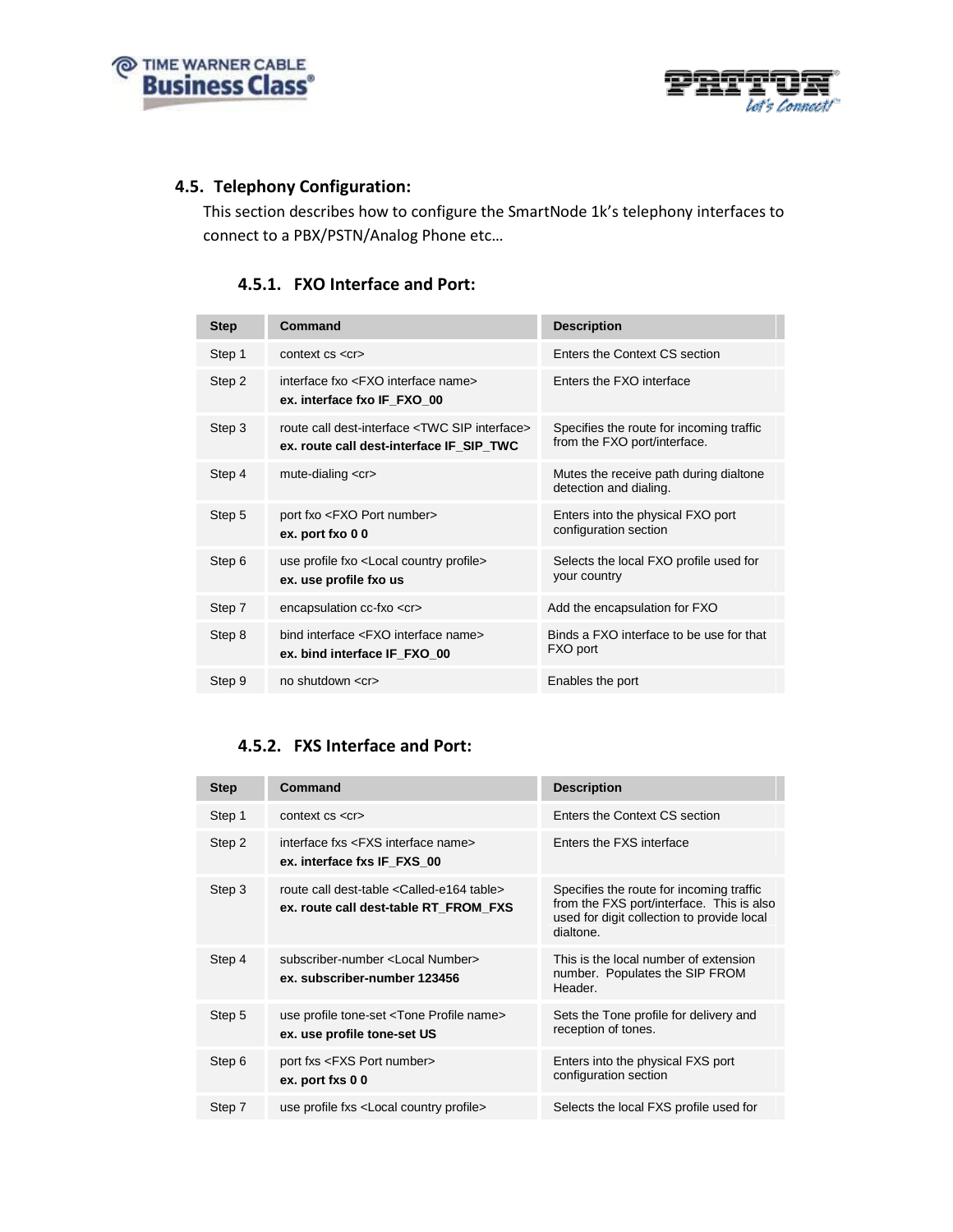



| <b>Step</b> | Command                                                                          | <b>Description</b>                                          |
|-------------|----------------------------------------------------------------------------------|-------------------------------------------------------------|
|             | ex. use profile fxs us                                                           | your country                                                |
| Step 8      | encapsulation cc-fxs <cr></cr>                                                   | Add the encapsulation for FXS                               |
| Step 9      | bind interface <fxs interface="" name=""><br/>ex. bind interface IF FXS 00</fxs> | Binds a FXS interface to be use for that<br><b>FXS</b> port |
| Step 10     | no shutdown $\lt c$ r $>$                                                        | Enables the port                                            |

# **4.5.3. ISDN (T1/E1) Interface and Port:**

| <b>Step</b> | Command                                                                                                                                                                                                                                                                                                                                                                                                        | <b>Description</b>                                                                                                                                                                                          |
|-------------|----------------------------------------------------------------------------------------------------------------------------------------------------------------------------------------------------------------------------------------------------------------------------------------------------------------------------------------------------------------------------------------------------------------|-------------------------------------------------------------------------------------------------------------------------------------------------------------------------------------------------------------|
| Step 1      | $context \ cs \ < cr>$                                                                                                                                                                                                                                                                                                                                                                                         | Enters the Context CS section                                                                                                                                                                               |
| Step 2      | interface isdn <isdn interface="" name=""><br/>ex. interface isdn IF ISDN 00</isdn>                                                                                                                                                                                                                                                                                                                            | Enters the ISDN interface                                                                                                                                                                                   |
| Step 3      | route call dest-interface <twc interface="" sip=""><br/>ex. route call dest-interface IF SIP TWC</twc>                                                                                                                                                                                                                                                                                                         | Specifies the route for incoming traffic<br>from the ISDN port/interface.                                                                                                                                   |
| Step 4      | port e1t1 <isdn number="" port=""><br/>ex. port e1t1 0 0</isdn>                                                                                                                                                                                                                                                                                                                                                | Enters into the physical ISDN port<br>configuration section                                                                                                                                                 |
| Step 5      | <b>ISDN Layer 1 config:</b><br>port e1t1 0 0<br>port-type <type isdn="" of="" port=""><br/>clock <master slave=""><br/>linecode <isdn code="" line="" type=""><br/>framing <frame type=""/><br/>encapsulation q921 <cr><br/>no shutdown <cr><br/>ex. port e1t1 0 0<br/>port-type t1<br/>clock master<br/>linecode b8zs<br/>framing esf<br/>encapsulation q921<br/>no shutdown</cr></cr></isdn></master></type> | Sets the type of ISDN port, E1 or T1<br>Sets the ISDN clocking mode<br>Selects the line coding on the ISDN<br>termination<br>Selects the framing on the ISDN<br>termination<br>Enables the Q.921 ISDN layer |
| Step 6      | ISDN Layer 2 config:<br>q921 <cr><br/>uni-side <l2 protocol="" signaling="" uni=""><br/>encapsulation <math>q931 &lt; c</math>r&gt;<br/>ex. q921<br/>uni-side auto<br/>encapsulation q931</l2></cr>                                                                                                                                                                                                            | Enters into the q921 layer config<br>Selects the User Network Interface<br>signaling protocol<br>Enables the Q.931 ISDN layer                                                                               |
| Step 7      | ISDN Layer 3 config:<br>q931<br>protocol <isdn l3="" protocol=""><br/>uni-side <l3 protocol="" signaling="" uni=""></l3></isdn>                                                                                                                                                                                                                                                                                | Enters into the q931 layer config<br>Specify the ISDN layer 3 protocol                                                                                                                                      |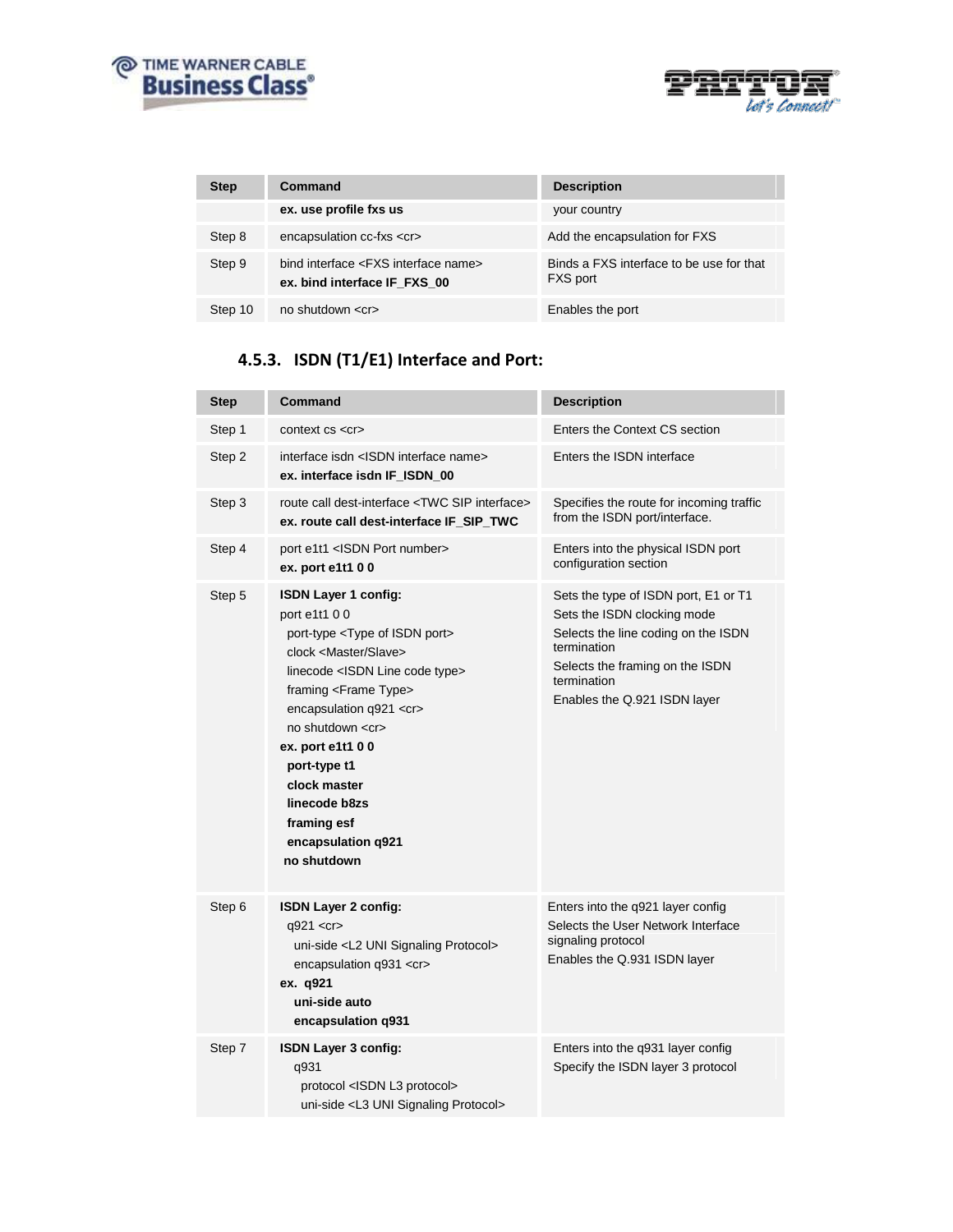



| <b>Step</b> | Command                                                                                                                                                                                             | <b>Description</b> |
|-------------|-----------------------------------------------------------------------------------------------------------------------------------------------------------------------------------------------------|--------------------|
|             | encapsulation cc-isdn <cr><br/>bind interface <isdn interface="" name=""><br/>ex. q931<br/>protocol ni2<br/>uni-side net<br/>encapsulation cc-isdn<br/>bind interface IF ISDN 00 switch</isdn></cr> |                    |

### **Appendix A: Reference SmartNode 1k Configuration:**

*FXS Sample Config (With SBC):*

```
#-----------------------------------------------------------------#
# #
# Patton Electronics Company #
# SmartNode 1k #
# Release: SmartWare R6.x #
# Generated configuration file \## #
#-----------------------------------------------------------------#
cli version 3.20
administrator admin password xxxxxx
system
  ic voice 0
   low-bitrate-codec g729
profile napt NAPT
profile ppp default
profile call-progress-tone US_Dialtone
  play 1 1000 350 -13 440 -13
profile call-progress-tone US_Alertingtone
  play 1 1000 440 -19 480 -19
  pause 2 3000
profile call-progress-tone US_Busytone
  play 1 500 480 -24 620 -24
  pause 2 500
profile call-progress-tone US_Releasetone
 play 1 250 480 -24 620 -24
  pause 2 250
profile tone-set default
profile tone-set US
  map call-progress-tone dial-tone US_Dialtone
```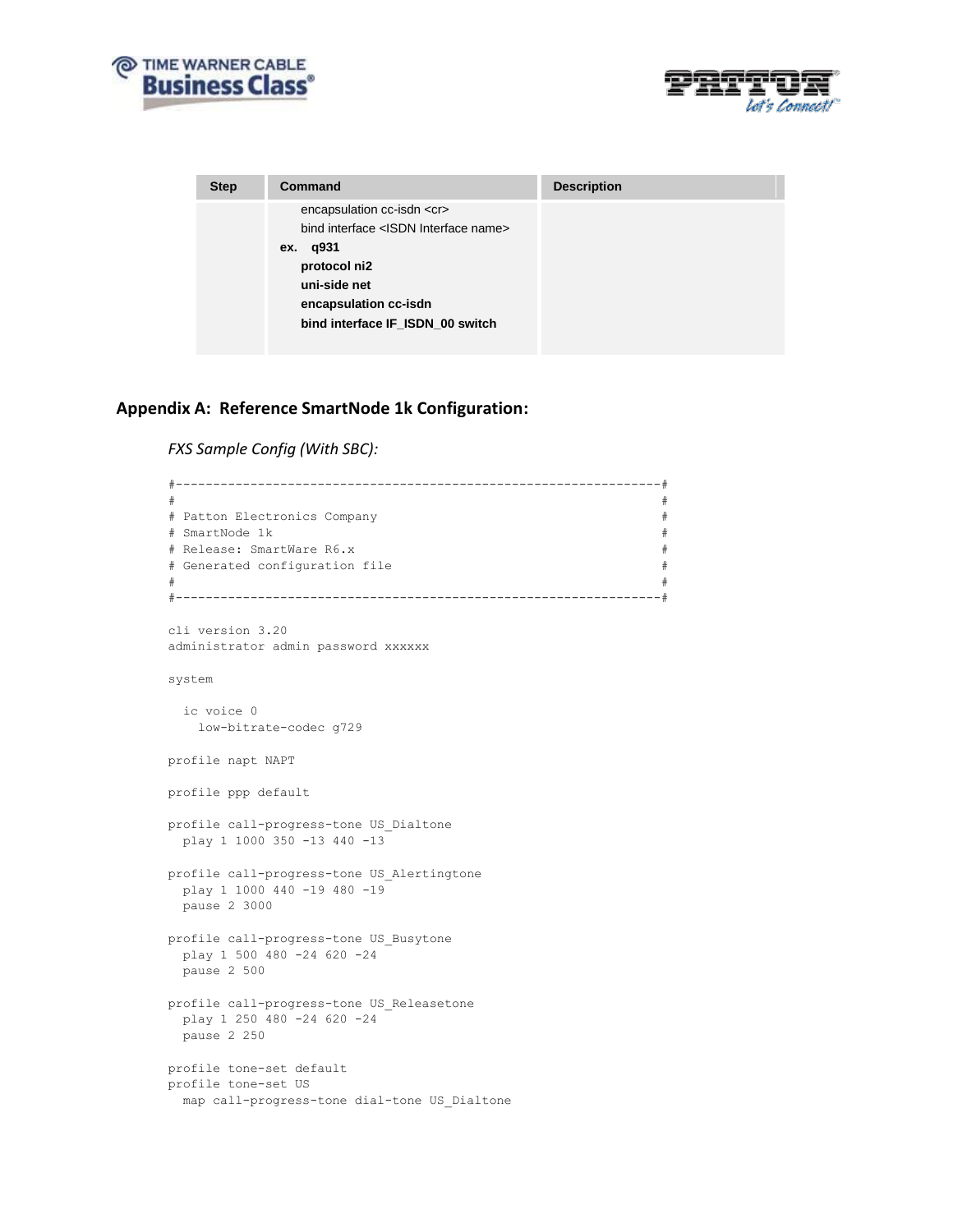



```
 map call-progress-tone ringback-tone US_Alertingtone
   map call-progress-tone busy-tone US_Busytone
   map call-progress-tone release-tone US_Releasetone
   map call-progress-tone congestion-tone US_Busytone
profile voip default
   codec 1 g711ulaw64k rx-length 20 tx-length 20
   dtmf-relay rtp
   fax transmission 1 relay t38-udp
   fax transmission 2 bypass g711ulaw64k rx-length 10 tx-length 10
profile pstn default
profile ringing-cadence default
   play 1 1000
  pause 2 4000
profile sip default
  no autonomous-transitioning
profile dhcp-server DHCP
  network 192.168.1.0 255.255.255.0
   include 1 192.168.1.10 192.168.1.99
   lease 2 hours
   default-router 1 192.168.1.1
   domain-name-server 1 192.168.1.1
profile aaa default
  method 1 local
  method 2 none
context ip router
   interface eth0
     ipaddress xxx.xxx.xxx.xxx yyy.yyy.yyy.yyy 
     use profile napt NAPT
     tcp adjust-mss rx mtu
     tcp adjust-mss tx mtu
   interface eth1
     ipaddress 192.168.1.1 255.255.255.0
     tcp adjust-mss rx mtu
     tcp adjust-mss tx mtu
context ip router
   dhcp-server use profile DHCP
  route 0.0.0.0 0.0.0.0 xxx.xxx.xxx.xxx 0
context cs switch
   routing-table called-e164 RT_FROM_FXS
    route .T dest-interface IF_SIP
   routing-table called-e164 RT_FROM_SIP
    route 19802651179 dest-interface IF_FXS_00
    route 19802651180 dest-interface IF_FXS_01
    route 19802651181 dest-service SVC_SIP_LOC
```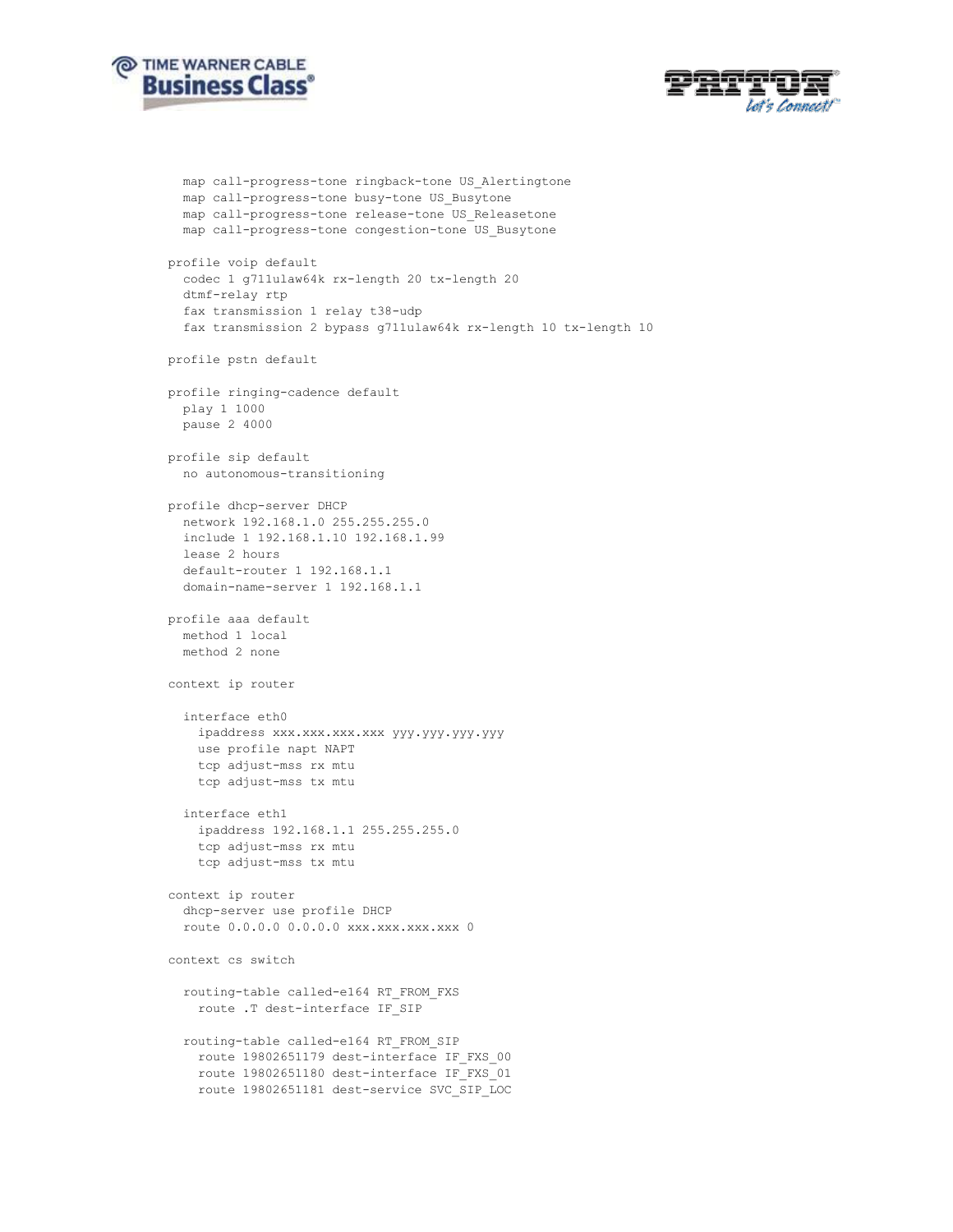



 interface sip IF\_SIP\_TWC bind context sip-gateway GW\_SIP route call dest-table RT\_FROM\_SIP remote 107.14.112.5 trust remote

interface sip IF SIP LAN bind context sip-gateway GW\_SIP\_LAN route call dest-interface IF\_SIP\_TWC

 service sip-location-service SVC\_SIP\_LOC bind location-service LOC\_LOCAL

 interface fxs IF\_FXS\_00 route call dest-table RT\_FROM\_FXS subscriber-number 19802651179 use profile tone-set US

 interface fxs IF\_FXS\_01 route call dest-table RT\_FROM\_FXS subscriber-number 19802651180 use profile tone-set US

context cs switch no shutdown

authentication-service AUTH username 19802651176 password xxxxxx

location-service LOC\_SVC domain 1 107.14.112.5 match-any-domain

identity-group default

 authentication outbound authenticate 1 authentication-service AUTH username 19802651176

 registration outbound register auto

identity 19802651176 inherits default

```
location-service LOC_LOCAL
  domain 1 192.168.1.1
  match-any-domain
```
identity 19802651176

 authentication inbound authenticate 2 authentication-service AUTH username 19802651176

registration inbound

context sip-gateway GW\_SIP

 interface IF\_GW\_SIP bind interface eth0 context router port 5060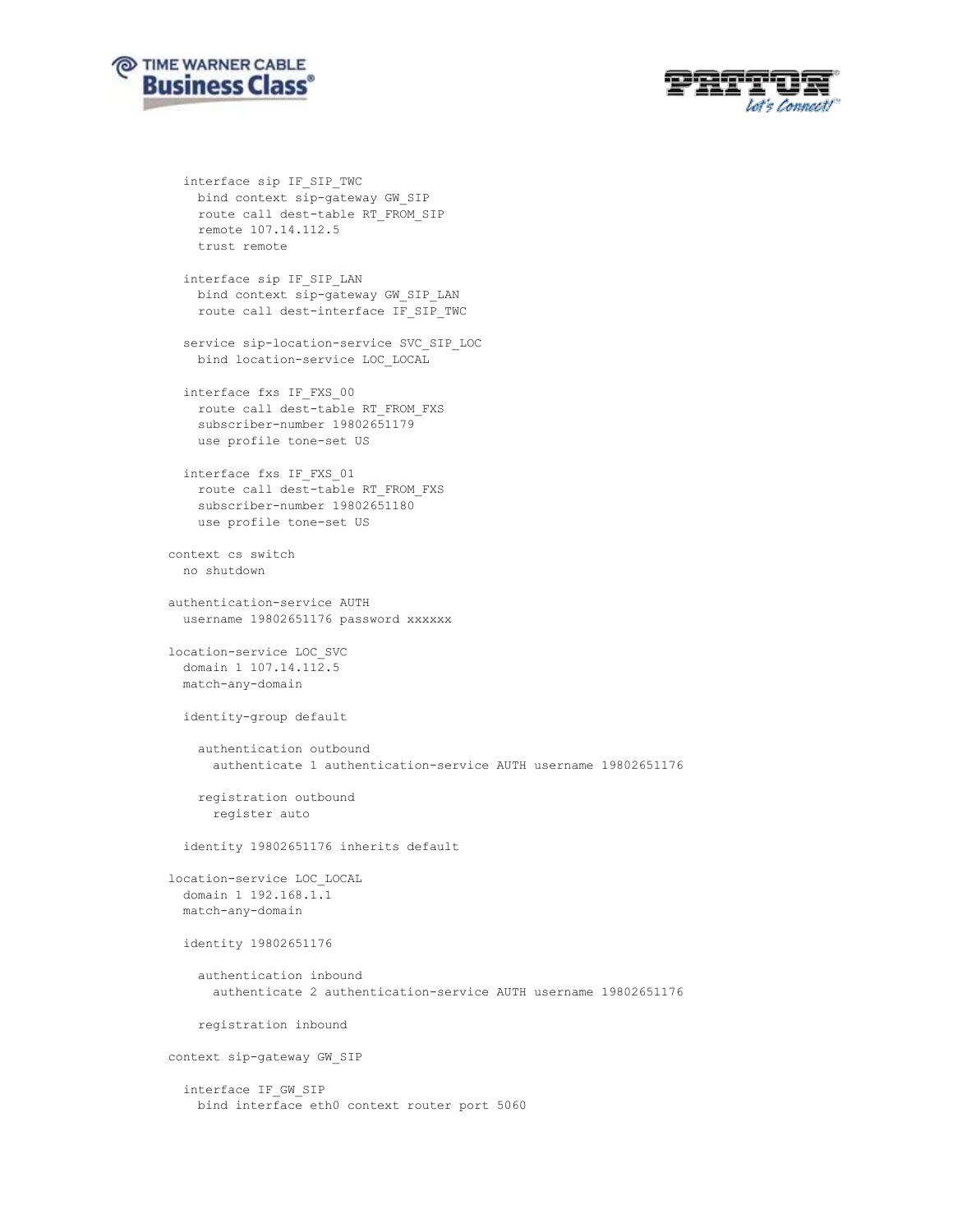



```
context sip-gateway GW_SIP
  bind location-service LOC_SVC
  no shutdown
context sip-gateway GW_SIP_LAN
   interface IF_GW_LAN
    bind interface eth1 context router port 5060
context sip-gateway GW_SIP_LAN
   bind location-service LOC_LOCAL
   no shutdown
port ethernet 0 0
  medium auto
  encapsulation ip
  bind interface eth0 router
  no shutdown
port ethernet 0 1
  medium auto
  encapsulation ip
  bind interface eth1 router
  no shutdown
port fxs 0 0
  use profile fxs us
   encapsulation cc-fxs
 bind interface IF FXS 00 switch
  no shutdown
port fxs 0 1
  use profile fxs us
  encapsulation cc-fxs
  bind interface IF_FXS_01 switch
```
#### *FXO Sample Config (With SBC):*

no shutdown

```
#-----------------------------------------------------------------#
# #
# Patton Electronics Company #
# SmartNode 1k #
# Release: SmartWare R6.x #
# Generated configuration file #
# #
#-----------------------------------------------------------------#
```
*cli version 3.20 administrator admin password xxxxxx*

*system*

 *ic voice 0 low-bitrate-codec g729*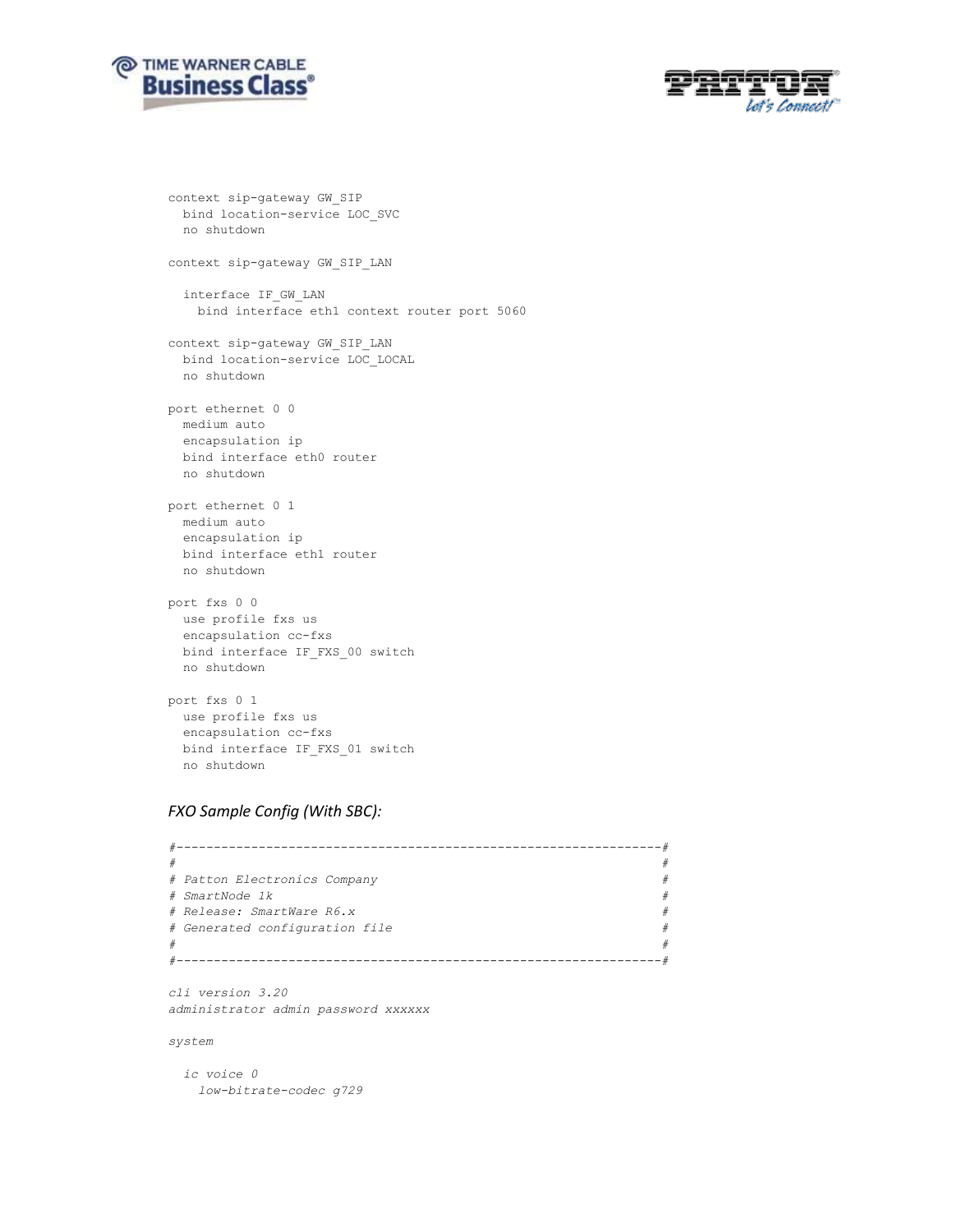



```
profile napt NAPT
profile ppp default
profile call-progress-tone US_Dialtone
   play 1 1000 350 -13 440 -13
profile call-progress-tone US_Alertingtone
   play 1 1000 440 -19 480 -19
   pause 2 3000
profile call-progress-tone US_Busytone
  play 1 500 480 -24 620 -24
   pause 2 500
profile call-progress-tone US_Releasetone
  play 1 250 480 -24 620 -24
   pause 2 250
profile tone-set default
profile tone-set US
   map call-progress-tone dial-tone US_Dialtone
   map call-progress-tone ringback-tone US_Alertingtone
   map call-progress-tone busy-tone US_Busytone
   map call-progress-tone release-tone US_Releasetone
   map call-progress-tone congestion-tone US_Busytone
profile voip default
   codec 1 g711ulaw64k rx-length 20 tx-length 20
   dtmf-relay rtp
   fax transmission 1 relay t38-udp
   fax transmission 2 bypass g711ulaw64k rx-length 10 tx-length 10
profile pstn default
profile ringing-cadence default
  play 1 1000
   pause 2 4000
profile sip default
   no autonomous-transitioning
profile dhcp-server DHCP
   network 192.168.1.0 255.255.255.0
   include 1 192.168.1.10 192.168.1.99
   lease 2 hours
   default-router 1 192.168.1.1
   domain-name-server 1 192.168.1.1
profile aaa default
  method 1 local
  method 2 none
context ip router
   interface eth0
     ipaddress xxx.xxx.xxx.xxx yyy.yyy.yyy.yyy 
     use profile napt NAPT
```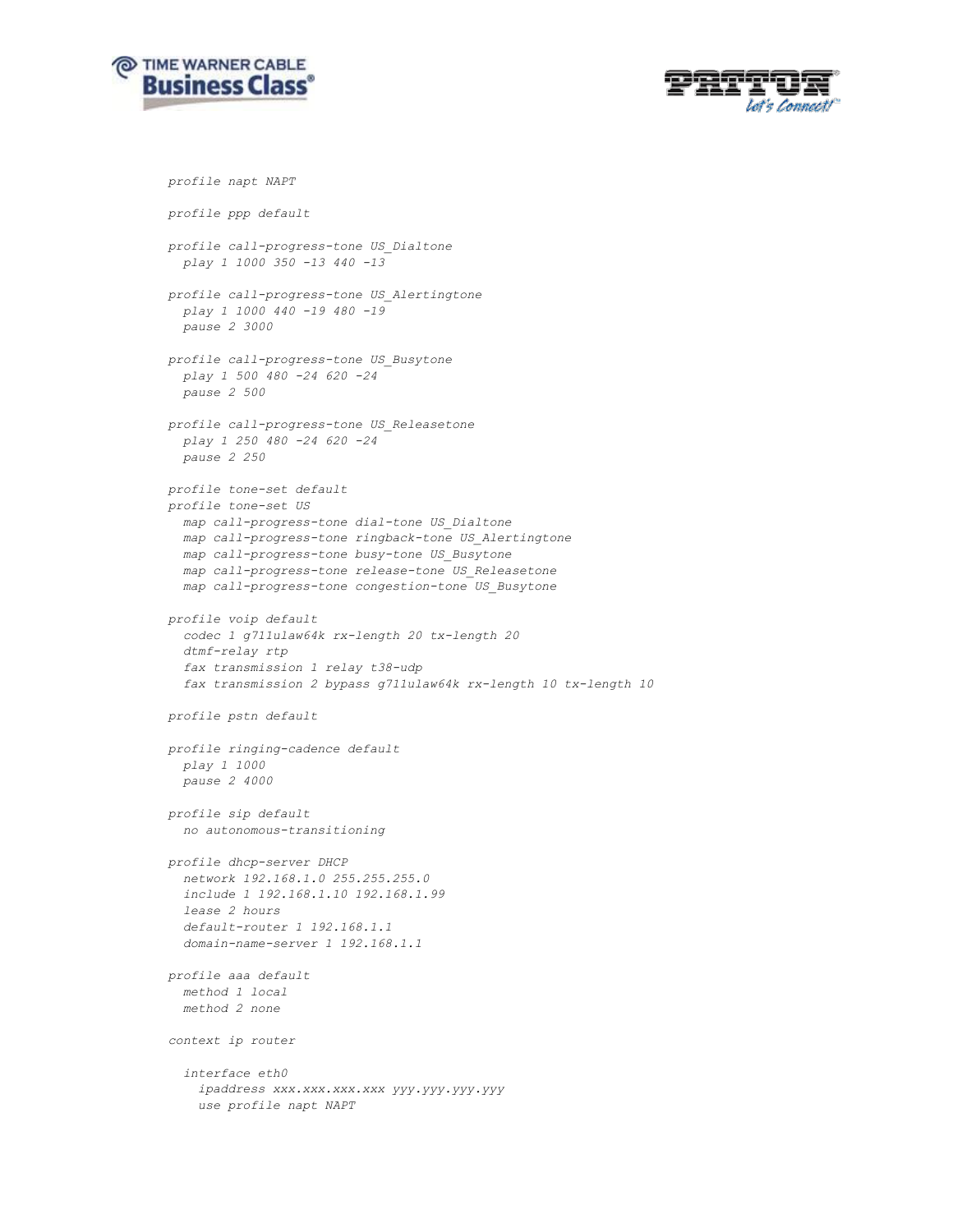



```
 tcp adjust-mss rx mtu
     tcp adjust-mss tx mtu
   interface eth1
     ipaddress 192.168.1.1 255.255.255.0
     tcp adjust-mss rx mtu
     tcp adjust-mss tx mtu
context ip router
   dhcp-server use profile DHCP
   route 0.0.0.0 0.0.0.0 xxx.xxx.xxx.xxx 0
context cs switch
  routing-table called-e164 RT_FROM_FXS
    route .T dest-interface IF_SIP
  routing-table called-e164 RT_FROM_SIP
    route 19802651179 dest-interface IF_FXO_00
    route 19802651180 dest-interface IF_FXO_01
    route 19802651181 dest-service SVC_SIP_LOC
   interface sip IF_SIP_TWC
    bind context sip-gateway GW_SIP
    route call dest-table RT_FROM_SIP
    remote 107.14.112.5
    trust remote
   interface sip IF_SIP_LAN
    bind context sip-gateway GW_SIP_LAN
    route call dest-interface IF_SIP_TWC
   service sip-location-service SVC_SIP_LOC
    bind location-service LOC_LOCAL
   interface fxo IF_FXO_00
     route call dest-interface IF_SIP
     use profile tone-set US
     mute-dialing
   interface fxo IF_FXO_01
     route call dest-interface IF_SIP
     use profile tone-set US
     mute-dialing
context cs switch
  no shutdown
authentication-service AUTH
  username 19802651176 password xxxxxx
location-service LOC_SVC
  domain 1 107.14.112.5
  match-any-domain
  identity-group default
```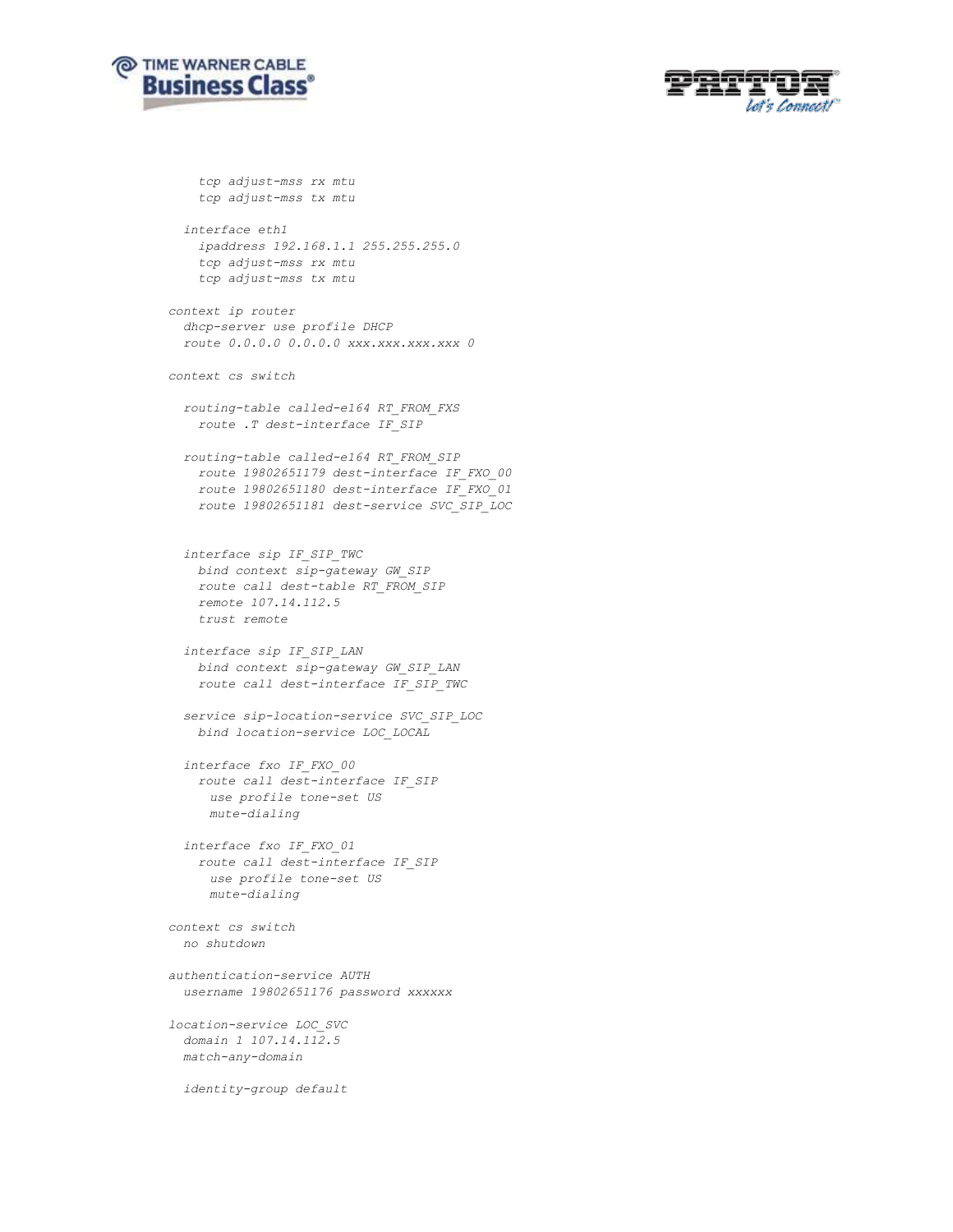



```
 authentication outbound
       authenticate 1 authentication-service AUTH username 19802651176
     registration outbound
       register auto
   identity 19802651176 inherits default
location-service LOC_LOCAL
   domain 1 192.168.1.1
   match-any-domain
   identity 19802651176
     authentication inbound
       authenticate 2 authentication-service AUTH username 19802651176
     registration inbound
context sip-gateway GW_SIP
   interface IF_GW_SIP
    bind interface eth0 context router port 5060
context sip-gateway GW_SIP
  bind location-service LOC_SVC
   no shutdown
context sip-gateway GW_SIP_LAN
  interface IF_GW_LAN
    bind interface eth1 context router port 5060
context sip-gateway GW_SIP_LAN
  bind location-service LOC_LOCAL
   no shutdown
port ethernet 0 0
  medium auto
   encapsulation ip
   bind interface eth0 router
   no shutdown
port ethernet 0 1
   medium auto
   encapsulation ip
  bind interface eth1 router
   no shutdown
port fxo 0 0
  use profile fxo us
   encapsulation cc-fxo
  bind interface IF_FXO_00 switch
  no shutdown
port fxo 0 1
  use profile fxo us
   encapsulation cc-fxo
```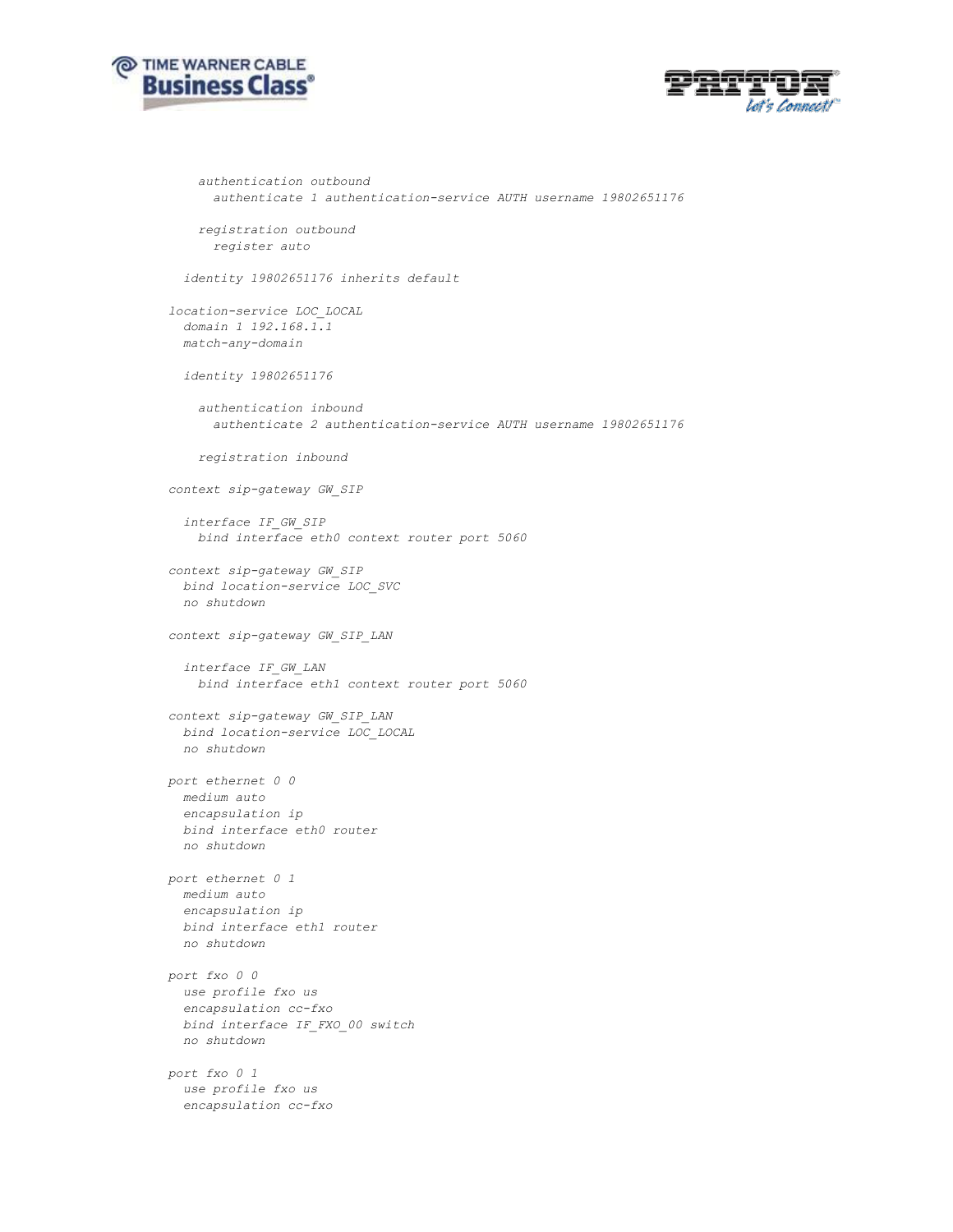



 *bind interface IF\_FXO\_01 switch no shutdown*

#### *ISDN Sample Config (With SBC):*

```
#-----------------------------------------------------------------#
# #
# Patton Electronics Company #
# SmartNode 1k
# Release: SmartWare R6.x
# Generated configuration file
# #
#-----------------------------------------------------------------#
cli version 3.20
administrator admin password xxxxxx
system
  ic voice 0
    pcm law-select uLaw
profile napt NAPT
profile ppp default
profile call-progress-tone US_Dialtone
  play 1 1000 350 -13 440 -13
profile call-progress-tone US_Alertingtone
  play 1 1000 440 -19 480 -19
  pause 2 3000
profile call-progress-tone US_Busytone
  play 1 500 480 -24 620 -24
  pause 2 500
profile call-progress-tone US_Releasetone
  play 1 250 480 -24 620 -24
  pause 2 250
profile tone-set default
profile tone-set US
  map call-progress-tone dial-tone US_Dialtone
  map call-progress-tone ringback-tone US_Alertingtone
  map call-progress-tone busy-tone US_Busytone
  map call-progress-tone release-tone US_Releasetone
  map call-progress-tone congestion-tone US_Busytone
profile voip default
  codec 1 g711ulaw64k rx-length 20 tx-length 20
  dtmf-relay rtp
  fax transmission 1 relay t38-udp
  fax transmission 2 bypass g711ulaw64k rx-length 10 tx-length 10
profile pstn default
```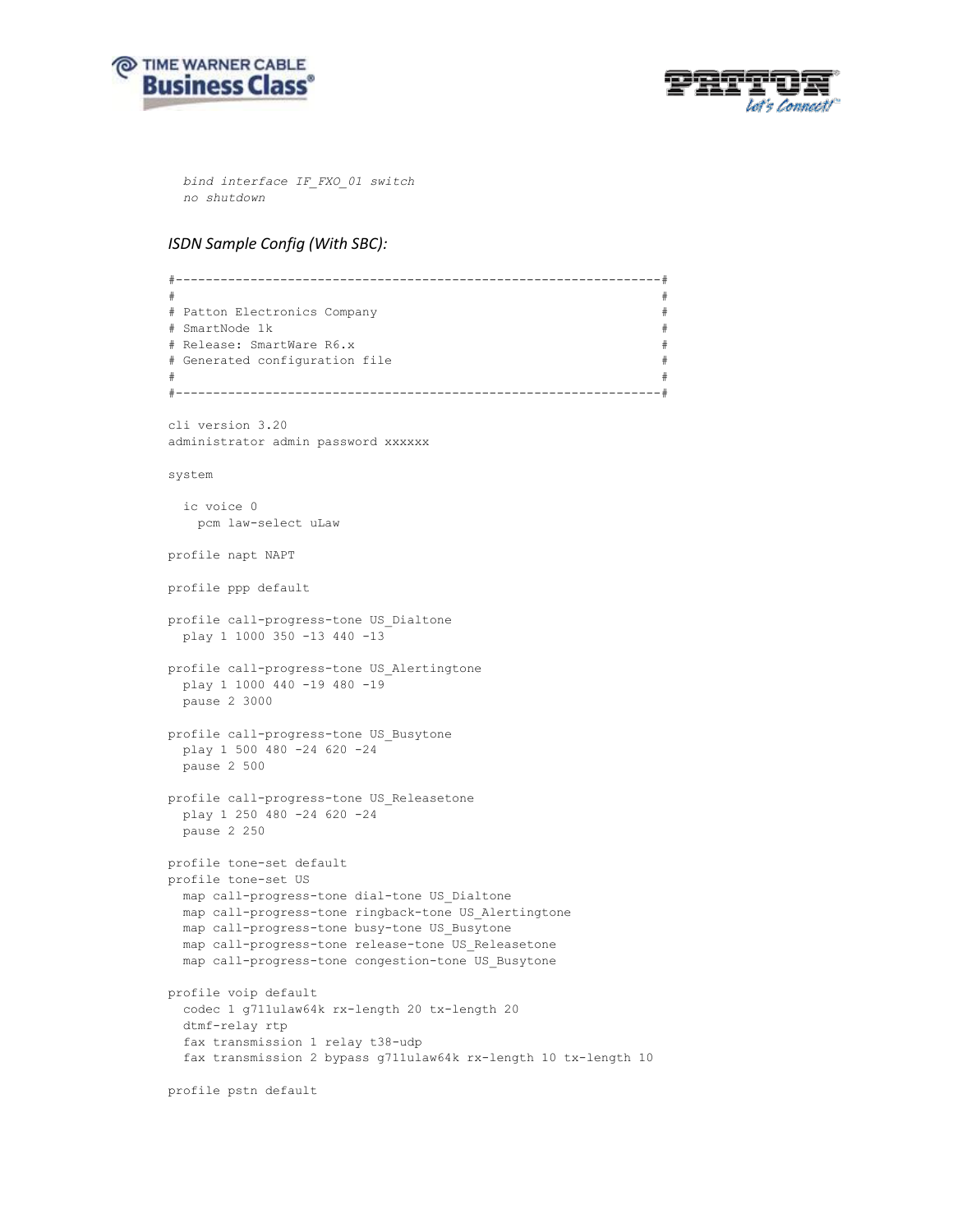



```
profile ringing-cadence default
  play 1 1000
   pause 2 4000
profile sip default
  no autonomous-transitioning
profile dhcp-server DHCP
   network 192.168.1.0 255.255.255.0
   include 1 192.168.1.10 192.168.1.99
   lease 2 hours
   default-router 1 192.168.1.1
   domain-name-server 1 192.168.1.1
profile aaa default
  method 1 local
   method 2 none
context ip router
   interface eth0
     ipaddress xxx.xxx.xxx.xxx yyy.yyy.yyy.yyy 
     use profile napt NAPT
     tcp adjust-mss rx mtu
     tcp adjust-mss tx mtu
   interface eth1
    ipaddress 192.168.1.1 255.255.255.0
     tcp adjust-mss rx mtu
     tcp adjust-mss tx mtu
context ip router
  dhcp-server use profile DHCP
   route 0.0.0.0 0.0.0.0 xxx.xxx.xxx.xxx 0
context cs switch
   routing-table called-e164 RT_FROM_SIP
    route 19802651179 dest-interface IF_ISDN_00
    route 19802651180 dest-interface IF_ISDN_00
    route 19802651181 dest-service SVC_SIP_LOC
   interface sip IF_SIP_TWC
    bind context sip-gateway GW_SIP
     route call dest-table RT_FROM_SIP
     remote 107.14.112.5
     trust remote
   interface sip IF_SIP_LAN
    bind context sip-gateway GW_SIP_LAN
     route call dest-interface IF_SIP_TWC
   service sip-location-service SVC_SIP_LOC
    bind location-service LOC_LOCAL
   interface isdn IF_ISDN_00
    route call dest-interface IF_SIP_TWC
     use profile tone-set US
```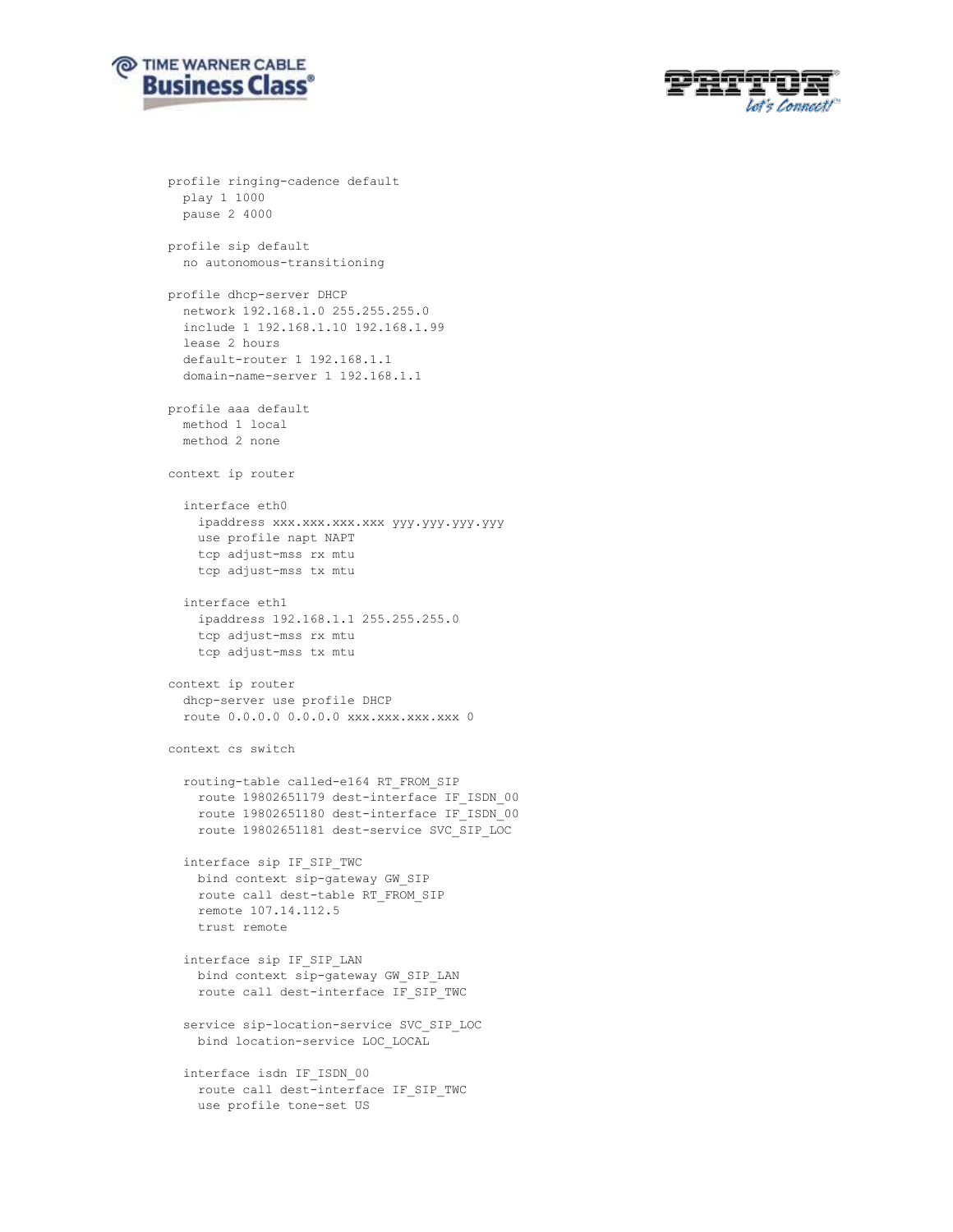



```
context cs switch
  no shutdown
authentication-service AUTH
   username 19802651176 password xxxxxx
location-service LOC_SVC
   domain 1 107.14.112.5
   match-any-domain
   identity-group default
     authentication outbound
       authenticate 1 authentication-service AUTH username 19802651176
     registration outbound
      register auto
   identity 19802651176 inherits default
location-service LOC_LOCAL
   domain 1 192.168.1.1
   match-any-domain
   identity 19802651176
     authentication inbound
      authenticate 2 authentication-service AUTH username 19802651176
     registration inbound
context sip-gateway GW_SIP
  interface IF_GW_SIP
    bind interface eth0 context router port 5060
context sip-gateway GW_SIP
  bind location-service LOC_SVC
  no shutdown
context sip-gateway GW_SIP_LAN
   interface IF_GW_LAN
    bind interface eth1 context router port 5060
context sip-gateway GW_SIP_LAN
  bind location-service LOC_LOCAL
  no shutdown
port ethernet 0 0
   medium auto
   encapsulation ip
  bind interface eth0 router
  no shutdown
port ethernet 0 1
   medium auto
```